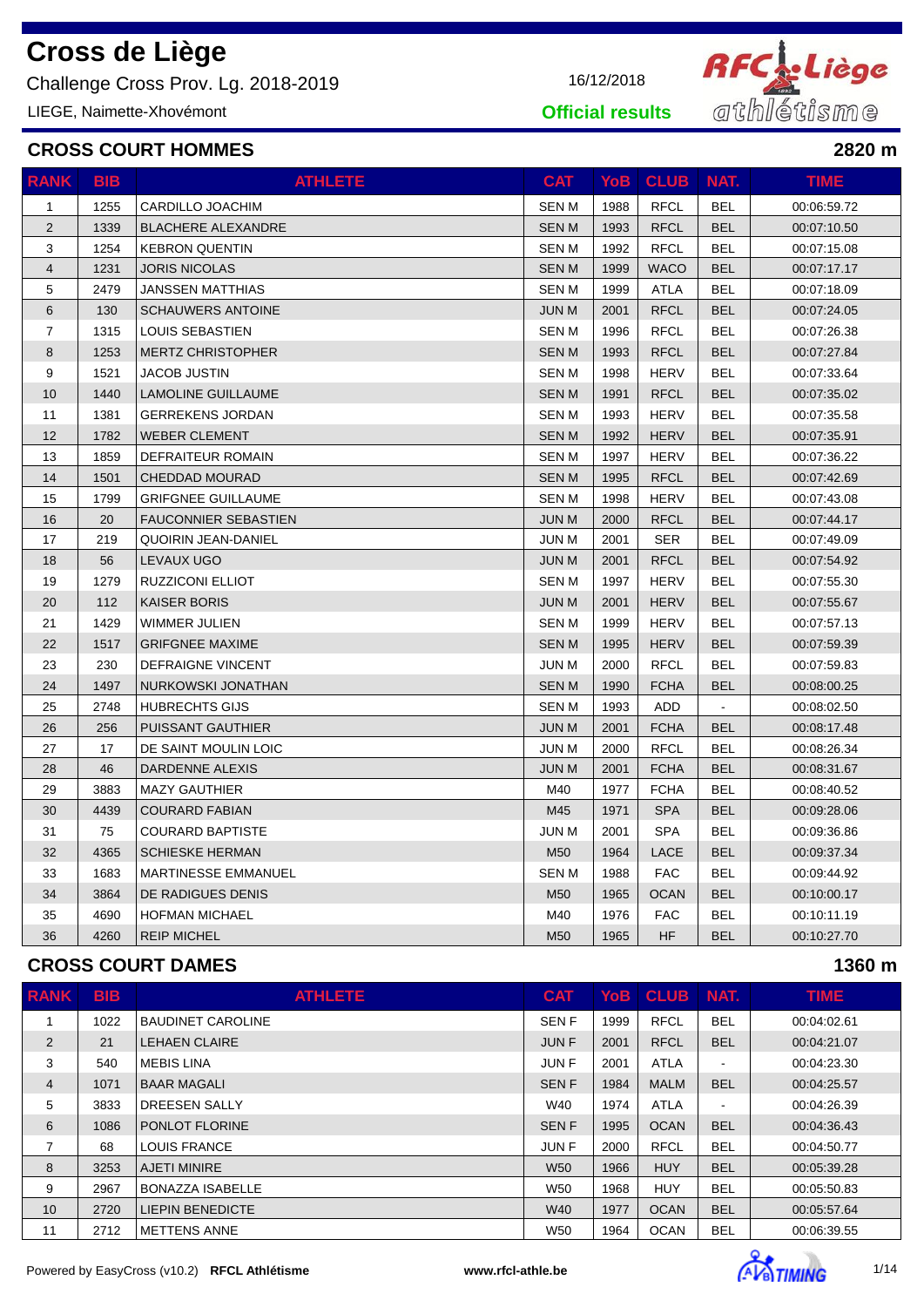Challenge Cross Prov. Lg. 2018-2019 16/12/2018

LIEGE, Naimette-Xhovémont

#### **CADETTES DAMES 1360 m**

| <b>RANK</b>    | <b>BIB</b>     | <b>ATHLETE</b>              | <b>CAT</b>       | YoB  | <b>CLUB</b> NAT. |                | <b>TIME</b> |
|----------------|----------------|-----------------------------|------------------|------|------------------|----------------|-------------|
| $\mathbf{1}$   | 168            | <b>DECHAMPS MARIE</b>       | CAD <sub>F</sub> | 2005 | <b>CABW</b>      |                | 00:04:02.08 |
| 2              | 121            | CHAUVEHEID HANNAH           | CAD <sub>F</sub> | 2004 | <b>ATC</b>       |                | 00:04:12.36 |
| 3              | 397            | YLIEFF FANNY                | CAD <sub>F</sub> | 2005 | <b>HF</b>        |                | 00:04:13.57 |
| $\overline{4}$ | 29             | LEFEVRE ELOISE              | CAD <sub>F</sub> | 2004 | <b>SER</b>       |                | 00:04:15.02 |
| 5              | 88             | <b>CAPPA ELIA</b>           | CAD <sub>F</sub> | 2005 | <b>HERV</b>      | $\blacksquare$ | 00:04:18.41 |
| 6              | 233            | LONGUEVILLE ZOE             | CAD <sub>F</sub> | 2005 | <b>FCHA</b>      | $\blacksquare$ | 00:04:23.86 |
| $\overline{7}$ | 534            | <b>MIESSEN LUCIE</b>        | CAD <sub>F</sub> | 2005 | <b>HUY</b>       | $\blacksquare$ | 00:04:24.41 |
| 8              | 420            | <b>BINET AMANDINE</b>       | CAD <sub>F</sub> | 2004 | <b>RFCL</b>      | $\sim$         | 00:04:25.05 |
| 9              | 455            | DELHEZ JULIE                | CAD <sub>F</sub> | 2005 | <b>HERV</b>      | $\blacksquare$ | 00:04:25.99 |
| 10             | 59             | POSSEN ANNA                 | CAD <sub>F</sub> | 2004 | <b>RFCL</b>      |                | 00:04:27.32 |
| 11             | 60             | <b>POSSEN CLARISSE</b>      | CAD <sub>F</sub> | 2005 | <b>RFCL</b>      | $\blacksquare$ | 00:04:29.53 |
| 12             | 122            | <b>FLORKIN VICTORIA</b>     | CAD <sub>F</sub> | 2005 | <b>FCHA</b>      | $\blacksquare$ | 00:04:30.74 |
| 13             | 5              | <b>CAMBIER MANON</b>        | CAD F            | 2005 | <b>FCHA</b>      | $\blacksquare$ | 00:04:31.53 |
| 14             | $\overline{7}$ | <b>PLUMIER LUCIE</b>        | CAD <sub>F</sub> | 2005 | <b>FCHA</b>      |                | 00:04:33.24 |
| 15             | 433            | <b>FRACASSI OLIVIA</b>      | CAD <sub>F</sub> | 2004 | <b>HERV</b>      | $\sim$         | 00:04:34.14 |
| 16             | 169            | RAMELOT AMELIE              | CAD <sub>F</sub> | 2005 | <b>SER</b>       |                | 00:04:36.02 |
| 17             | 605            | <b>SCHRYNEN CHLOE</b>       | CAD <sub>F</sub> | 2005 | <b>FCHA</b>      |                | 00:04:36.97 |
| 18             | 387            | <b>OUAKARAME LINA</b>       | CAD <sub>F</sub> | 2005 | <b>ATC</b>       |                | 00:04:37.71 |
| 19             | 447            | <b>LOUIS NOA</b>            | CAD <sub>F</sub> | 2004 | <b>SPA</b>       |                | 00:04:40.53 |
| 20             | 61             | <b>DELPIRE CAMILLE</b>      | CAD <sub>F</sub> | 2005 | <b>RFCL</b>      | $\blacksquare$ | 00:04:41.53 |
| 21             | 161            | POUSSART SARAH LINE         | CAD <sub>F</sub> | 2005 | <b>SPA</b>       | $\blacksquare$ | 00:04:41.99 |
| 22             | 213            | <b>ELMEKKI SARAH</b>        | CAD <sub>F</sub> | 2005 | <b>RFCL</b>      | $\blacksquare$ | 00:04:42.61 |
| 23             | 529            | <b>WANSART THEA</b>         | CAD <sub>F</sub> | 2005 | <b>SPA</b>       | $\blacksquare$ | 00:04:45.27 |
| 24             | 488            | <b>BEAUDOINT ANNE LISE</b>  | CAD <sub>F</sub> | 2004 | <b>FCHA</b>      | $\sim$         | 00:04:45.74 |
| 25             | 515            | COLPIN VAN SUBLA JULIETTE   | CAD <sub>F</sub> | 2004 | <b>RFCL</b>      | $\blacksquare$ | 00:04:53.05 |
| 26             | 138            | LEMACHE FANNY               | CAD <sub>F</sub> | 2004 | <b>SER</b>       |                | 00:04:53.52 |
| 27             | 31             | <b>SPRONCK SOLENE</b>       | CAD <sub>F</sub> | 2005 | <b>HERV</b>      | $\blacksquare$ | 00:04:53.96 |
| 28             | 203            | <b>BLAISE MANON</b>         | CAD <sub>F</sub> | 2005 | <b>HF</b>        |                | 00:04:58.25 |
| 29             | 335            | <b>BEAUVE ANAIS</b>         | CAD <sub>F</sub> | 2004 | <b>SPA</b>       |                | 00:04:58.69 |
| 30             | 611            | <b>HANSSEN ELOISE</b>       | CAD <sub>F</sub> | 2005 | <b>RFCL</b>      |                | 00:05:01.99 |
| 31             | 58             | POLART CLARA                | CAD <sub>F</sub> | 2005 | <b>RFCL</b>      | $\sim$         | 00:05:03.60 |
| 32             | 178            | <b>NASDY SARAH</b>          | CAD <sub>F</sub> | 2004 | <b>RFCL</b>      | <b>BEL</b>     | 00:05:05.47 |
| 33             | 612            | LEJEUNE ANAE                | CAD <sub>F</sub> | 2005 | <b>RFCL</b>      |                | 00:05:07.03 |
| 34             | 3              | <b>VANHEMELRIJCK MARION</b> | CAD <sub>F</sub> | 2005 | <b>WACO</b>      |                | 00:05:15.49 |
| 35             | 140            | DETRE EVE                   | CAD <sub>F</sub> | 2005 | <b>SER</b>       | $\blacksquare$ | 00:05:27.39 |

### **CADETS HOMMES 1980 m**

| <b>RANK</b> | <b>BIB</b> | <b>ATHLETE</b>                   | <b>CAT</b> | YoB l | <b>CLUB</b> | NAT.       | <b>TIME</b> |
|-------------|------------|----------------------------------|------------|-------|-------------|------------|-------------|
|             | 82         | <b>SCHODER HUGO</b>              | CAD M      | 2004  | <b>FCHA</b> | <b>BEL</b> | 00:06:20.89 |
| 2           | 273        | <b>DANON JULIEN</b>              | CAD M      | 2004  | <b>FCHA</b> | <b>BEL</b> | 00:06:33.96 |
| 3           | 347        | <b>DUYSINX TOM</b>               | CAD M      | 2004  | HUY         | <b>BEL</b> | 00:06:34.58 |
| 4           | 167        | <b>SCHREUER TIMOTHEE</b>         | CAD M      | 2005  | <b>HF</b>   | <b>BEL</b> | 00:06:41.80 |
| 5           | 288        | PIERRON THOMAS                   | CAD M      | 2005  | <b>RFCL</b> | <b>BEL</b> | 00:06:44.21 |
| 6           | 345        | ALPESSE QUENTIN                  | CAD M      | 2004  | <b>FCHA</b> | <b>BEL</b> | 00:06:44.60 |
| 7           | 95         | <b>GEADA DA SILVA ANDRE NATH</b> | CAD M      | 2005  | <b>WACO</b> | <b>BEL</b> | 00:06:45.91 |
| 8           | 189        | <b>OLIVIER BASTIEN</b>           | CAD M      | 2004  | <b>FCHA</b> | <b>BEL</b> | 00:06:47.96 |
| 9           | 115        | <b>SPAILIER ULRIC</b>            | CAD M      | 2004  | <b>SPA</b>  | <b>BEL</b> | 00:06:50.16 |
| 10          | 124        | <b>RYSENAER BAPTISTE</b>         | CAD M      | 2005  | <b>HERV</b> | <b>BEL</b> | 00:06:53.16 |
| 11          | 4          | <b>JEUKENNE SIMON</b>            | CAD M      | 2005  | <b>HERV</b> | <b>BEL</b> | 00:06:56.24 |
| 12          | 151        | <b>HUBERLAND VICTOR</b>          | CAD M      | 2005  | <b>WACO</b> | <b>BEL</b> | 00:06:57.52 |



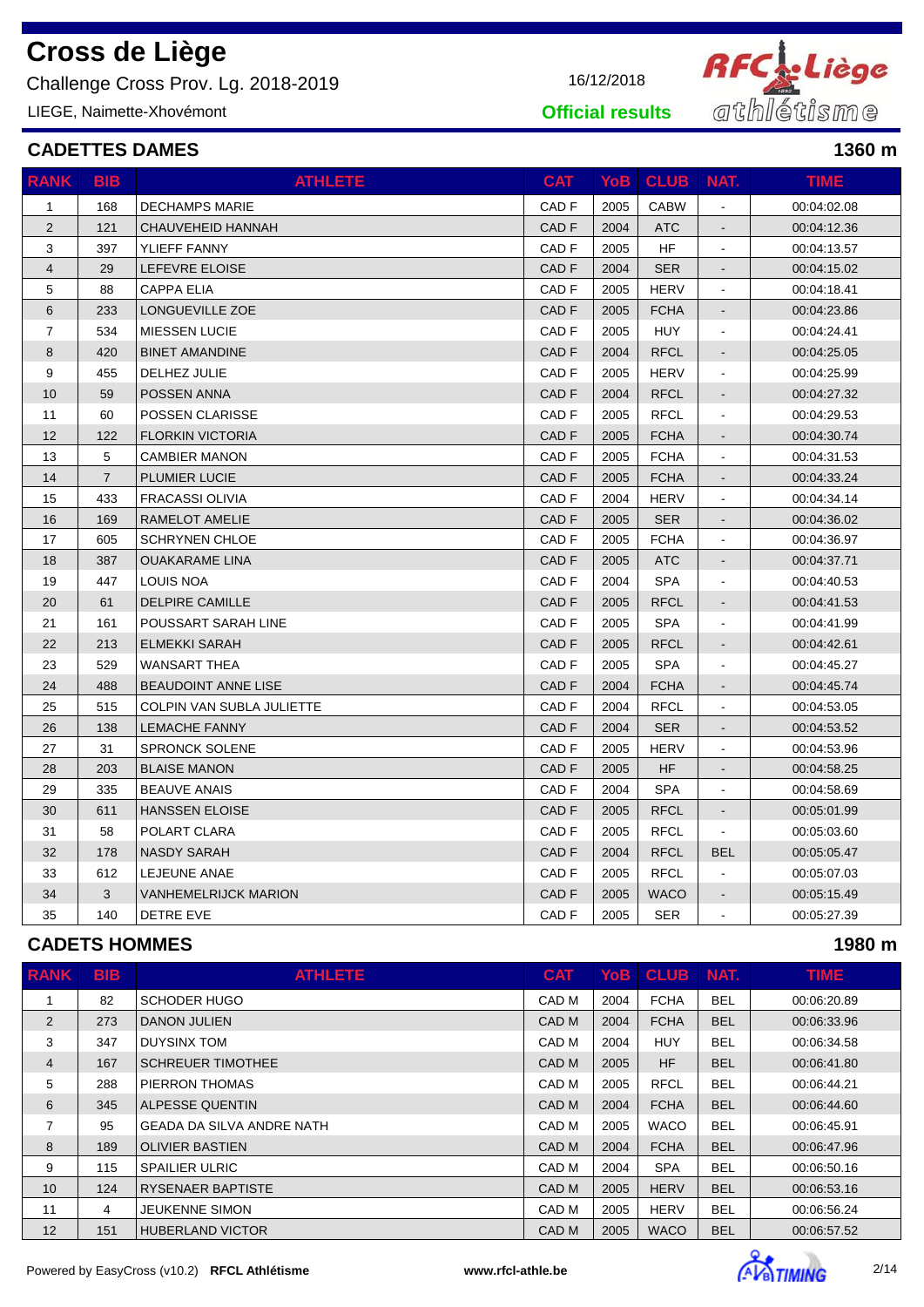Challenge Cross Prov. Lg. 2018-2019

LIEGE, Naimette-Xhovémont

| 16/12/2018 |
|------------|



**Official results**

### **CADETS HOMMES 1980 m**

| <b>RANK</b> | <b>BIB</b> | <b>ATHLETE</b>           | <b>CAT</b>       | YoB  | <b>CLUB</b> | NAT.       | TIME.       |
|-------------|------------|--------------------------|------------------|------|-------------|------------|-------------|
| 13          | 44         | <b>VEREECKEN SIMON</b>   | CAD M            | 2005 | <b>RFCL</b> | <b>BEL</b> | 00:07:00.55 |
| 14          | 158        | <b>MEIERS MATHIS</b>     | CAD M            | 2005 | <b>HF</b>   | <b>BEL</b> | 00:07:01.02 |
| 15          | 191        | <b>CARMANS LOUIS</b>     | CAD M            | 2005 | <b>FCHA</b> | <b>BEL</b> | 00:07:02.83 |
| 16          | 142        | <b>KEUTGEN NATHANAEL</b> | CAD M            | 2005 | <b>HUY</b>  | <b>BEL</b> | 00:07:05.43 |
| 17          | 316        | <b>MATERNE EDWARD</b>    | CAD M            | 2004 | <b>WACO</b> | <b>BEL</b> | 00:07:15.24 |
| 18          | 284        | <b>DEJALLE SACHA</b>     | CAD <sub>M</sub> | 2005 | <b>HF</b>   | <b>BEL</b> | 00:07:16.29 |
| 19          | 121        | DELBUSHAYE ETHAN         | CAD M            | 2005 | <b>HF</b>   | <b>BEL</b> | 00:07:17.49 |
| 20          | 423        | <b>PADUANELLI LUCAS</b>  | CAD <sub>M</sub> | 2005 | <b>RFCL</b> | <b>BEL</b> | 00:07:18.52 |
| 21          | 356        | <b>STINI ZACARIA</b>     | CAD M            | 2004 | HF          | <b>BEL</b> | 00:07:21.13 |
| 22          | 240        | <b>FADDA ALEXIS</b>      | CAD M            | 2005 | <b>WACO</b> | <b>BEL</b> | 00:07:21.64 |
| 23          | 71         | <b>HENSENNE TIM</b>      | CAD M            | 2004 | <b>RFCL</b> | <b>BEL</b> | 00:07:25.57 |
| 24          | 72         | <b>HOUBIE LOIC</b>       | CAD <sub>M</sub> | 2004 | <b>RFCL</b> | <b>BEL</b> | 00:07:33.35 |
| 25          | 375        | <b>DEMARCHE LUCAS</b>    | CAD M            | 2005 | <b>RFCL</b> | <b>BEL</b> | 00:07:46.91 |
| 26          | 70         | <b>CRAUWELS LOUIS</b>    | CAD M            | 2005 | <b>RFCL</b> | <b>BEL</b> | 00:07:50.61 |
| 27          | 397        | <b>QUOIRIN JONATHAN</b>  | CAD M            | 2005 | <b>SER</b>  | <b>BEL</b> | 00:07:51.96 |
| 28          | 524        | <b>BOVY VICTOR</b>       | CAD M            | 2004 | <b>HERV</b> | <b>BEL</b> | 00:07:55.55 |
| 29          | 302        | <b>DEMARCHE LOUIS</b>    | CAD M            | 2004 | <b>RFCL</b> | <b>BEL</b> | 00:07:57.68 |
| 30          | 81         | <b>DESMEDT LUCIEN</b>    | CAD M            | 2005 | <b>FCHA</b> | <b>BEL</b> | 00:07:59.07 |
| 31          | 549        | <b>DEWANDRE TOM</b>      | CAD M            | 2005 | <b>RFCL</b> | <b>BEL</b> | 00:10:04.21 |

### **SCOLAIRES HOMMES 3850 m**

| <b>RANK</b>     | <b>BIB</b> | <b>ATHLETE</b>                 | <b>CAT</b>       |      | YoB CLUB    | NAT.       | TIME.       |
|-----------------|------------|--------------------------------|------------------|------|-------------|------------|-------------|
| 1               | 2243       | <b>CABO ADRIEN</b>             | SCO <sub>M</sub> | 2002 | <b>HF</b>   | <b>BEL</b> | 00:12:56.44 |
| $\overline{2}$  | 2170       | <b>HOLPER NICLAS</b>           | SCO <sub>M</sub> | 2002 | <b>HF</b>   | <b>BEL</b> | 00:12:58.79 |
| 3               | 2186       | <b>VEREECKEN HUGO</b>          | SCO <sub>M</sub> | 2002 | <b>RFCL</b> | <b>BEL</b> | 00:12:59.99 |
| 4               | 3011       | <b>BIESMANS SENNE</b>          | <b>SCOM</b>      | 2003 | <b>ATLA</b> |            | 00:13:01.41 |
| 5               | 2234       | <b>DELREZ TOM</b>              | SCO <sub>M</sub> | 2003 | <b>RFCL</b> | <b>BEL</b> | 00:13:20.24 |
| 6               | 2229       | <b>CHARLET-BRIART LOUIS</b>    | <b>SCOM</b>      | 2003 | <b>HF</b>   | <b>BEL</b> | 00:13:23.75 |
| $\overline{7}$  | 2203       | <b>CAMBRESIER MAXIME</b>       | SCO M            | 2002 | <b>RFCL</b> | <b>BEL</b> | 00:13:31.16 |
| 8               | 2214       | <b>JENNEN THOMAS</b>           | <b>SCOM</b>      | 2002 | <b>RFCL</b> | <b>BEL</b> | 00:13:38.08 |
| 9               | 2484       | <b>VLASSIS LAURENT</b>         | SCO <sub>M</sub> | 2002 | <b>RFCL</b> | <b>BEL</b> | 00:13:48.68 |
| 10              | 2235       | <b>MARON NICOLAS</b>           | <b>SCOM</b>      | 2003 | <b>CAF</b>  | <b>BEL</b> | 00:14:16.00 |
| 11              | 2299       | <b>ESPAGNET CYRIL</b>          | SCO M            | 2002 | <b>HUY</b>  | <b>BEL</b> | 00:14:29.71 |
| 12 <sup>2</sup> | 2510       | <b>RENARD MARTIN</b>           | <b>SCOM</b>      | 2002 | <b>FAC</b>  | <b>BEL</b> | 00:14:32.08 |
| 13              | 2537       | <b>LAVIOLETTE THEO</b>         | SCO <sub>M</sub> | 2002 | <b>RFCL</b> | <b>BEL</b> | 00:14:32.41 |
| 14              | 2488       | <b>DUVIVIER ARNAUD</b>         | <b>SCOM</b>      | 2002 | <b>HF</b>   | <b>BEL</b> | 00:14:36.13 |
| 15              | 2232       | <b>BAUDOUX ALEXANDRE</b>       | SCO <sub>M</sub> | 2003 | <b>HF</b>   | <b>BEL</b> | 00:14:36.54 |
| 16              | 2386       | <b>TIBBAUT CORENTIN</b>        | <b>SCOM</b>      | 2003 | <b>HUY</b>  | <b>BEL</b> | 00:14:38.07 |
| 17              | 2155       | <b>JEUKENNE MARTIN</b>         | SCO <sub>M</sub> | 2003 | <b>HERV</b> | <b>BEL</b> | 00:15:06.93 |
| 18              | 2500       | <b>GOULARD CHARLES ANTOINE</b> | <b>SCOM</b>      | 2003 | <b>RFCL</b> | <b>BEL</b> | 00:15:12.91 |
| 19              | 2353       | <b>DELVAUX LOIC</b>            | SCO <sub>M</sub> | 2002 | <b>RFCL</b> | <b>BEL</b> | 00:15:39.32 |
| 20              | 2233       | <b>OMAZIC ANTOINE</b>          | SCO <sub>M</sub> | 2003 | <b>RFCL</b> | <b>BEL</b> | 00:16:04.35 |
| 21              | 2263       | <b>LEMAIRE AUGUSTIN</b>        | SCO <sub>M</sub> | 2003 | <b>HF</b>   | <b>BEL</b> | 00:16:32.91 |

#### **SCOLAIRES DAMES 2470 m**

| <b>RANK</b> | <b>TBIB</b> | <b>ATHLETE</b>       | <b>CAT</b>       |      | YoB CLUB NAT. |            | <b>TIME</b> |
|-------------|-------------|----------------------|------------------|------|---------------|------------|-------------|
|             | 2896        | <b>REUL JULIETTE</b> | SCO F            | 2002 | RFCL          | <b>BEL</b> | 00:07:22.93 |
| 2           | 2929        | l VERBRUGGHE EMMA    | SCO F            | 2003 | <b>HUY</b>    | <b>BEL</b> | 00:07:26.26 |
|             | 2580        | DELREZ FLORINE       | SCO F            | 2002 | <b>RFCL</b>   | <b>BEL</b> | 00:07:30.89 |
| 4           | 2621        | HERBET CORALIE       | SCO <sub>F</sub> | 2003 | HF            | BEL        | 00:07:40.07 |

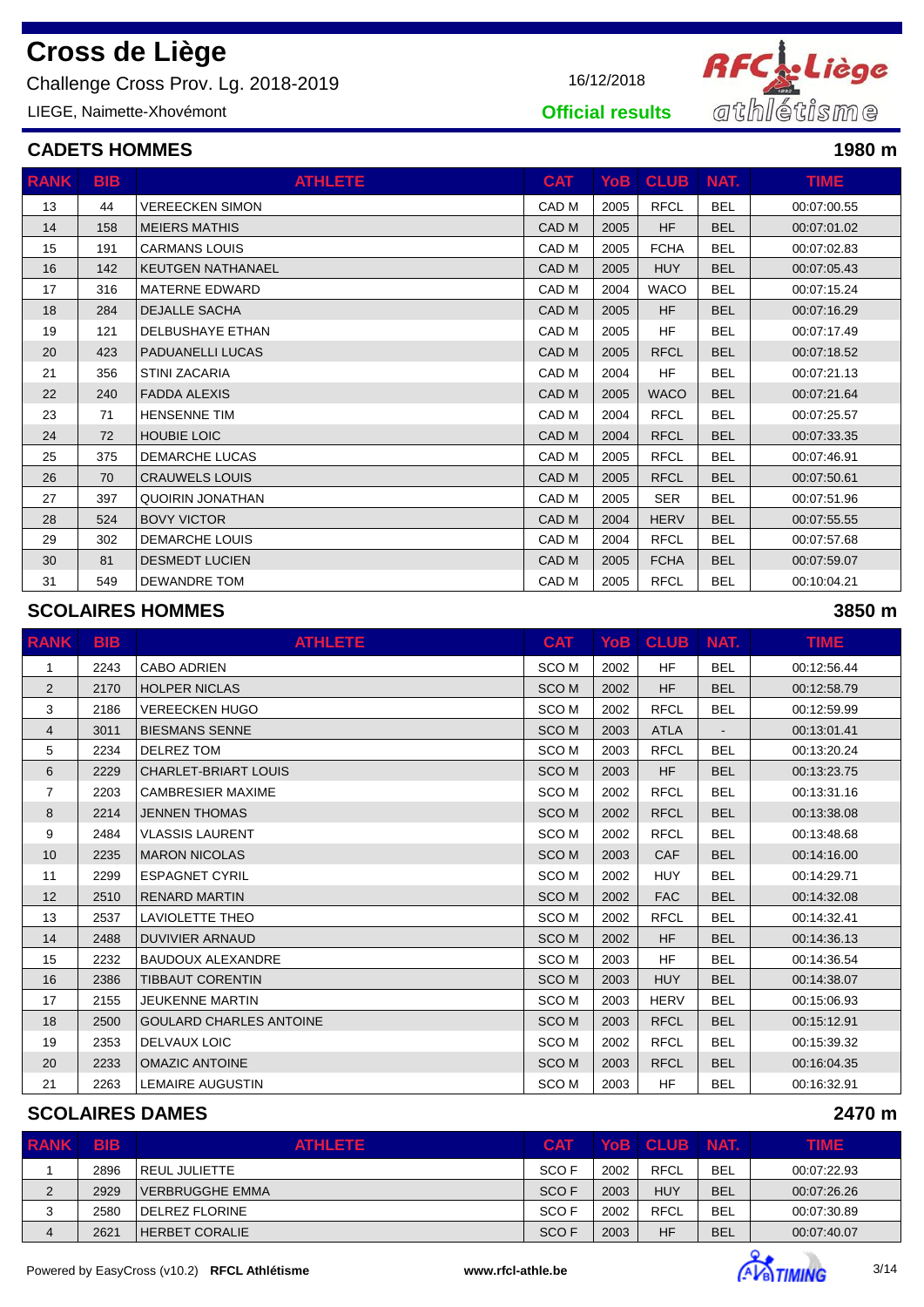Challenge Cross Prov. Lg. 2018-2019 16/12/2018

LIEGE, Naimette-Xhovémont



**Official results**

### **SCOLAIRES DAMES 2470 m**

| <b>RANK</b> | <b>BIB</b> | <b>ATHLETE</b>          | <b>CAT</b> |      | YoB  CLUB   | I NAT.                   | <b>TIME</b> |
|-------------|------------|-------------------------|------------|------|-------------|--------------------------|-------------|
| 5           | 2715       | <b>BECKERS ANAIS</b>    | SCO F      | 2003 | <b>HERV</b> | <b>BEL</b>               | 00:08:10.20 |
| 6           | 2534       | MIEVIS ELISE            | SCO F      | 2003 | <b>WACO</b> | <b>BEL</b>               | 00:08:11.98 |
|             | 2764       | <b>WOUTERS EMMA</b>     | SCO F      | 2002 | <b>RFCL</b> | <b>BEL</b>               | 00:08:29.51 |
| 8           | 2753       | DEMARTIN ZEHAB          | SCO F      | 2003 | <b>SPA</b>  | <b>BEL</b>               | 00:08:32.17 |
| 9           | 2507       | <b>WILLEMS FLORENCE</b> | SCO F      | 2003 | <b>HERV</b> | $\overline{\phantom{0}}$ | 00:08:44.50 |
| 10          | 2632       | MARITANO ALICIA         | SCO F      | 2002 | <b>HF</b>   | <b>BEL</b>               | 00:09:21.23 |

### **JUNIORES DAMES 4080 m**

| <b>RANK</b>    | <b>BIB</b> | <b>ATHLETE</b>             | <b>CAT</b> |      | YoB CLUB    | NAT.       | <b>TIME</b> |
|----------------|------------|----------------------------|------------|------|-------------|------------|-------------|
|                | 114        | <b>WELSCH MILLY</b>        | JUN F      | 2000 | <b>SER</b>  | <b>BEL</b> | 00:13:33.07 |
| 2              | 106        | <b>HOCK COLINE</b>         | JUN F      | 2001 | <b>FCHA</b> | <b>BEL</b> | 00:13:35.23 |
| 3              | 16         | <b>BREVER CHLOE</b>        | JUN F      | 2001 | <b>HERV</b> | <b>BEL</b> | 00:13:43.29 |
| $\overline{4}$ | 90         | <b>FRANCKART CORENTINE</b> | JUN F      | 2000 | <b>HUY</b>  | <b>BEL</b> | 00:13:56.98 |
| 5              | 17         | <b>MUYLKENS ARMELLE</b>    | JUN F      | 2001 | <b>HERV</b> | <b>BEL</b> | 00:15:15.47 |
| 6              | 53         | <b>ROMPEN MARGAUX</b>      | JUN F      | 2000 | <b>HF</b>   | <b>BEL</b> | 00:15:24.03 |
| 7              | 43         | <b>JENNEN VICTORIA</b>     | JUN F      | 2000 | <b>RFCL</b> | <b>BEL</b> | 00:15:30.04 |
| 8              | 199        | <b>HANIN ADELE</b>         | JUN F      | 2000 | <b>RFCL</b> | <b>BEL</b> | 00:15:46.61 |
| 9              | 52         | <b>BEAUVE PAULINE</b>      | JUN F      | 2001 | <b>SPA</b>  | <b>BEL</b> | 00:16:36.47 |

#### **SENIORES DAMES 4080 m**

| <b>RANK</b>    | <b>BIB</b> | <b>ATHLETE</b>           | <b>CAT</b>  |      | YoB CLUB    | NAT.       | <b>TIME</b> |
|----------------|------------|--------------------------|-------------|------|-------------|------------|-------------|
|                | 1009       | DE COCK FLORENCE         | <b>SENF</b> | 1992 | <b>WACO</b> | <b>BEL</b> | 00:13:26.98 |
| 2              | 1194       | <b>SOENEN VIRGINIE</b>   | <b>SENF</b> | 1986 | <b>ATC</b>  | <b>BEL</b> | 00:14:16.26 |
| 3              | 1207       | <b>COOSEMANS MARIE</b>   | <b>SENF</b> | 1996 | <b>SPA</b>  | <b>BEL</b> | 00:14:28.28 |
| $\overline{4}$ | 1066       | <b>HENROTTIN LAURINE</b> | <b>SENF</b> | 1998 | <b>RFCL</b> | <b>BEL</b> | 00:14:52.93 |
| 5              | 1013       | <b>CLASSE AMANDINE</b>   | <b>SENF</b> | 1995 | <b>FCHA</b> | <b>BEL</b> | 00:14:56.92 |
| 6              | 1117       | VAN LANCKER JORDANA      | <b>SENF</b> | 1992 | <b>HF</b>   | <b>BEL</b> | 00:15:28.68 |
|                | 1305       | <b>CLAES MATHILDE</b>    | <b>SENF</b> | 1999 | <b>RFCL</b> | <b>BEL</b> | 00:15:41.07 |
| 8              | 1170       | <b>DEL FORNO AMELIE</b>  | <b>SENF</b> | 1994 | <b>ARCH</b> | <b>BEL</b> | 00:15:51.12 |

#### **MASTERS DAMES 4080 m**

| <b>RANK</b> | <b>BIB</b> | <b>ATHLETE</b>            | <b>CAT</b> |      | YoB CLUB    | NAT.       | <b>TIME</b> |
|-------------|------------|---------------------------|------------|------|-------------|------------|-------------|
|             | 2791       | <b>HOST SANDRINE</b>      | W40        | 1975 | <b>RFCL</b> | <b>BEL</b> | 00:13:32.43 |
| 2           | 3007       | <b>FROMENT SABINE</b>     | <b>W40</b> | 1975 | <b>ARCH</b> | <b>BEL</b> | 00:13:35.81 |
| 3           | 3056       | <b>WAGELMANS CLARISSE</b> | W40        | 1976 | <b>RFCL</b> | <b>BEL</b> | 00:13:41.78 |
| 4           | 2756       | DETREZ MARTINE            | <b>W45</b> | 1970 | <b>RFCL</b> | <b>BEL</b> | 00:14:08.70 |
| 5           | 2859       | <b>DRESSEN LAURENCE</b>   | W40        | 1975 | <b>FAC</b>  | <b>BEL</b> | 00:14:53.92 |
| 6           | 2739       | MENTEN RENEE              | <b>W40</b> | 1978 | <b>WACO</b> | <b>BEL</b> | 00:14:55.34 |
| 7           | 2957       | <b>CROTTEUX EMILIE</b>    | W35        | 1979 | <b>WACO</b> | <b>BEL</b> | 00:15:16.12 |
| 8           | 3055       | <b>VERITER VANESSA</b>    | <b>W40</b> | 1977 | <b>RFCL</b> | <b>BEL</b> | 00:15:58.03 |
| 9           | 3026       | <b>BELLIERE SYLVIE</b>    | W40        | 1974 | <b>FCHA</b> | <b>BEL</b> | 00:16:25.32 |
| 10          | 2708       | <b>FRANSSEN GEORGETTE</b> | <b>W55</b> | 1960 | <b>LACE</b> | <b>BEL</b> | 00:18:14.95 |

### **BENJAMINES FILLES (2011) 630 m**

| <b>RANK</b> | <b>BIB</b> | <b>ATHLETE</b>   | <b>CAT</b>  |      | YoB CLUB NAT. |            | <b>TIME</b> |
|-------------|------------|------------------|-------------|------|---------------|------------|-------------|
|             | 150        | I DEMARET ALEXIA | <b>BENF</b> | 2011 | <b>FCHA</b>   | <b>BEL</b> | 00:02:23.23 |
| 2           | 317        | HUYNH MAY-LINH   | <b>BENF</b> | 2011 | <b>WACO</b>   | <b>BEL</b> | 00:02:27.92 |
| 3           | 398        | I SIMON CHLOE    | <b>BENF</b> | 2011 | LACE          | <b>BEL</b> | 00:02:35.25 |
| 4           | 39         | I NICOLAI NOELIE | <b>BENF</b> | 2011 | <b>HERV</b>   | <b>BEL</b> | 00:02:36.36 |
| 5           | 455        | LORENT LOLA      | <b>BENF</b> | 2011 | <b>FCHA</b>   | <b>BEL</b> | 00:02:36.76 |

Powered by EasyCross (v10.2) **RFCL Athlétisme www.rfcl-athle.be AVE TIMING** 4/14

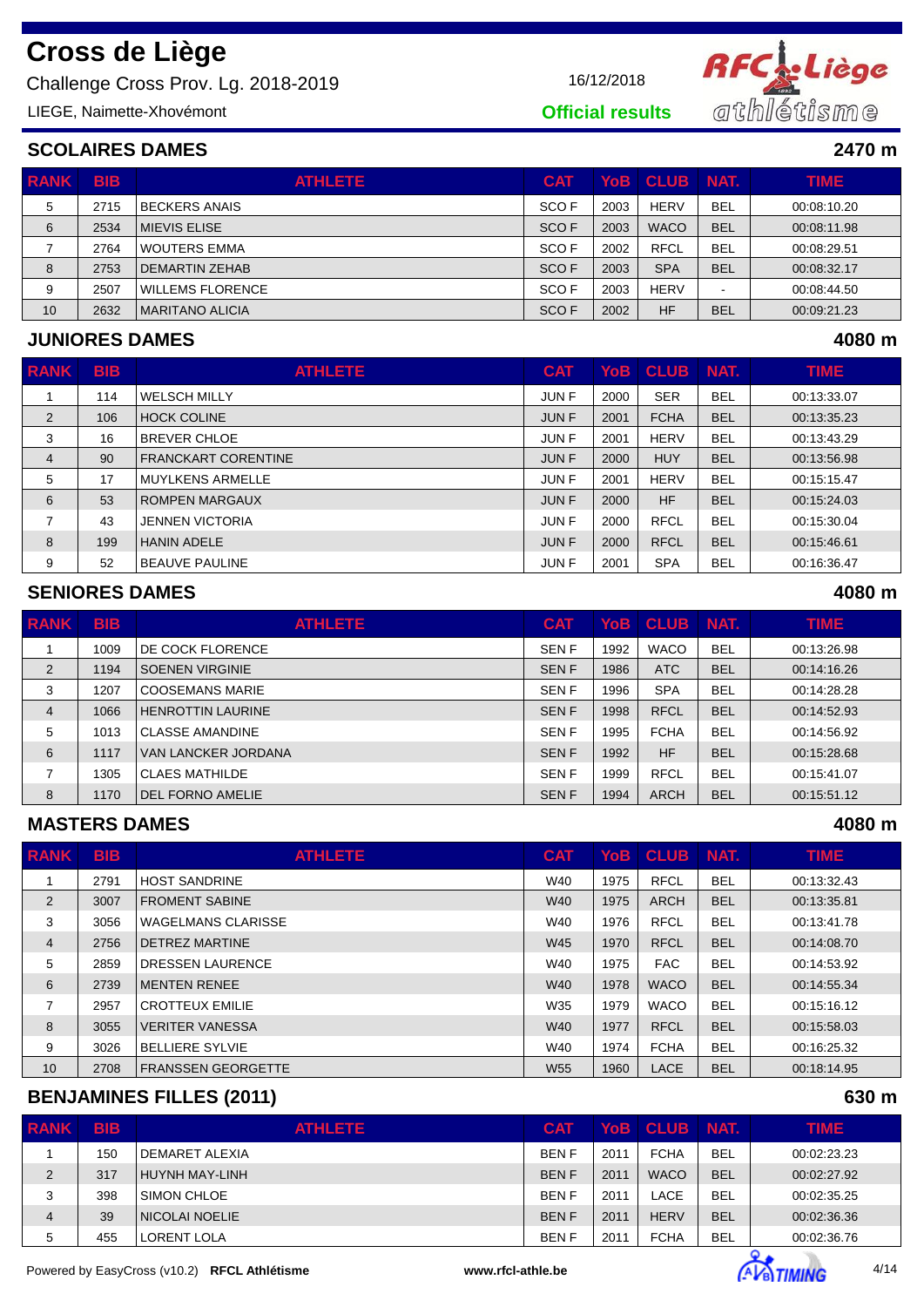Challenge Cross Prov. Lg. 2018-2019 16/12/2018

LIEGE, Naimette-Xhovémont

#### **BENJAMINES FILLES (2011) 630 m**

| <b>RANK</b> | <b>BIB</b> | <b>ATHLETE</b>           | <b>CAT</b>  | <b>YoB</b> | <b>CLUB</b> | NAT.       | <b>TIME</b> |
|-------------|------------|--------------------------|-------------|------------|-------------|------------|-------------|
| 6           | 112        | <b>GREGOIRE ELISE</b>    | <b>BENF</b> | 2011       | <b>MALM</b> | <b>BEL</b> | 00:02:39.23 |
| 7           | 44         | <b>FRAIKIN AMBRE</b>     | <b>BENF</b> | 2011       | <b>WACO</b> | <b>BEL</b> | 00:02:40.20 |
| 8           | 383        | <b>DEJON PERRINE</b>     | <b>BENF</b> | 2011       | <b>ATC</b>  | <b>BEL</b> | 00:02:44.29 |
| 9           | 501        | <b>CARPENTIER OLIVIA</b> | <b>BENF</b> | 2011       | <b>HF</b>   | <b>BEL</b> | 00:02:47.54 |
| 10          | 641        | KINET LILOU              | <b>BENF</b> | 2011       | <b>RFCL</b> | <b>BEL</b> | 00:02:50.26 |
| 11          | 652        | SIDAOUI FATME EMEULINE   | <b>BENF</b> | 2011       | <b>SER</b>  | <b>BEL</b> | 00:02:53.26 |
| 12          | 183        | RADOUANI SOFIA           | <b>BENF</b> | 2011       | HF          | <b>BEL</b> | 00:02:53.61 |
| 13          | 565        | <b>BERGHMANS FLEUR</b>   | <b>BENF</b> | 2011       | <b>FCHA</b> | <b>BEL</b> | 00:02:56.00 |
| 14          | 440        | <b>GASPARD MARION</b>    | <b>BENF</b> | 2011       | HF          | <b>BEL</b> | 00:03:09.87 |
| 15          | 178        | <b>ISARTI ASSIYA</b>     | <b>BENF</b> | 2011       | <b>RFCL</b> | <b>BEL</b> | 00:03:13.75 |
| 16          | 397        | <b>GASPARD LUCIE</b>     | <b>BENF</b> | 2011       | <b>HF</b>   | <b>BEL</b> | 00:03:16.56 |
| 17          | 609        | <b>ENEJARI INES</b>      | <b>BENF</b> | 2011       | <b>RFCL</b> | <b>BEL</b> | 00:03:30.40 |

#### **BENJAMINES FILLES (2010) 630 m**

**RANK BIB ATHLETE CAT YoB CLUB NAT. TIME** 1 554 NASDY SAMIA BEN F 2010 RFCL BEL 00:02:15.00 2 465 KITOKO KIMYA ZAWIYA BEL 00:02:17.12 3 | 166 |PIETTE MAE | BEN F | 2010 | HF | BEL | 00:02:18.25 4 181 NAA SALOME BEN F 2010 RFCL BEL 00:02:20.14 5 103 CHERKI NOURE BEN F 2010 RFCL BEL 00:02:29.40 6 687 STOFFELS ZOE BEN F 2010 HF BEL 00:02:29.79 7 549 TUCCITTO ELISA BEN F 2010 FAC BEL 00:02:30.06 8 4 WILLEMS ZOE BEN F 2010 LACE BEL 00:02:30.56 9 451 POSTIAU LUCIE BEN F 2010 RFCL BEL 00:02:31.31 10 110 DETHIER EMMA BEL 00:02:31.36 11 342 KEMPINAIRE FLAVIE BEN F 2010 FCHA BEL 00:02:32.39 12 227 CARMANS MARIE BEN F 2010 FCHA BEL 00:02:32.84 13 | 503 | MIESSEN INES | BEN F | 2010 | HUY | BEL | 00:02:33.89 14 121 COLLIGNON LUCIE BEN F 2010 FCHA BEL 00:02:34.34 15 37 SNOECK MARGOT BEN F 2010 HERV BEL 00:02:34.68 16 S2 KOLL MANON BEN F 2010 HERV BEL 00:02:34.90 17 9902 BERGER CLARISSE BEN F 2010 WACO - 00:02:35.31 18 122 VOOS ANAIS BEN F 2010 FCHA BEL 00:02:36.17 19 38 LAMBERT MAYA BEN F 2010 HERV BEL 00:02:39.87 20 304 FORTHOMME ELINE BEL 2010 HF BEL 00:02:40.45 21 | 104 | ERPICUM MANON | BEN F 2010 | RFCL | BEL | 00:02:41.04 22 716 FRAITURE LOISE BEN F 2010 FCHA BEL 00:02:42.72 23 180 KRIER CLARA BEN F 2010 RFCL BEL 00:02:43.26 24 95 JEHAES ELEANORE BEN F 2010 RFCL BEL 00:02:43.57 25 201 COLLET OLGA BEN F 2010 RFCL - 00:02:44.06 26 535 LAQDIM LILA BEN F 2010 WACO BEL 00:02:45.37 27 120 CHATELAIN LUCIE BEN F 2010 FCHA BEL 00:02:47.64 28 23 BROUWERS MARION BEN F 2010 SER BEL 00:02:48.31 29 128 DOCKIER MANON BEN F 2010 RFCL BEL 00:02:49.65 30 10 RENNOTTE LUCIE BEN F 2010 ATC BEL 00:02:53.34 31 127 ROUBI ANISSA BEN F 2010 RFCL BEL 00:02:54.32 32 488 CHRISTOPHE CHARLOTTE BEN F 2010 FCHA BEL 00:02:55.36 33 373 JENNES MAYLI BEN F 2010 HERV BEL 00:02:56.36 34 33 LEMEUNIER ROMANE BEN F 2010 HERV BEL 00:03:01.25 35 9905 JONET SHAHINAH BEN F 2010 RFCL - 00:03:06.09





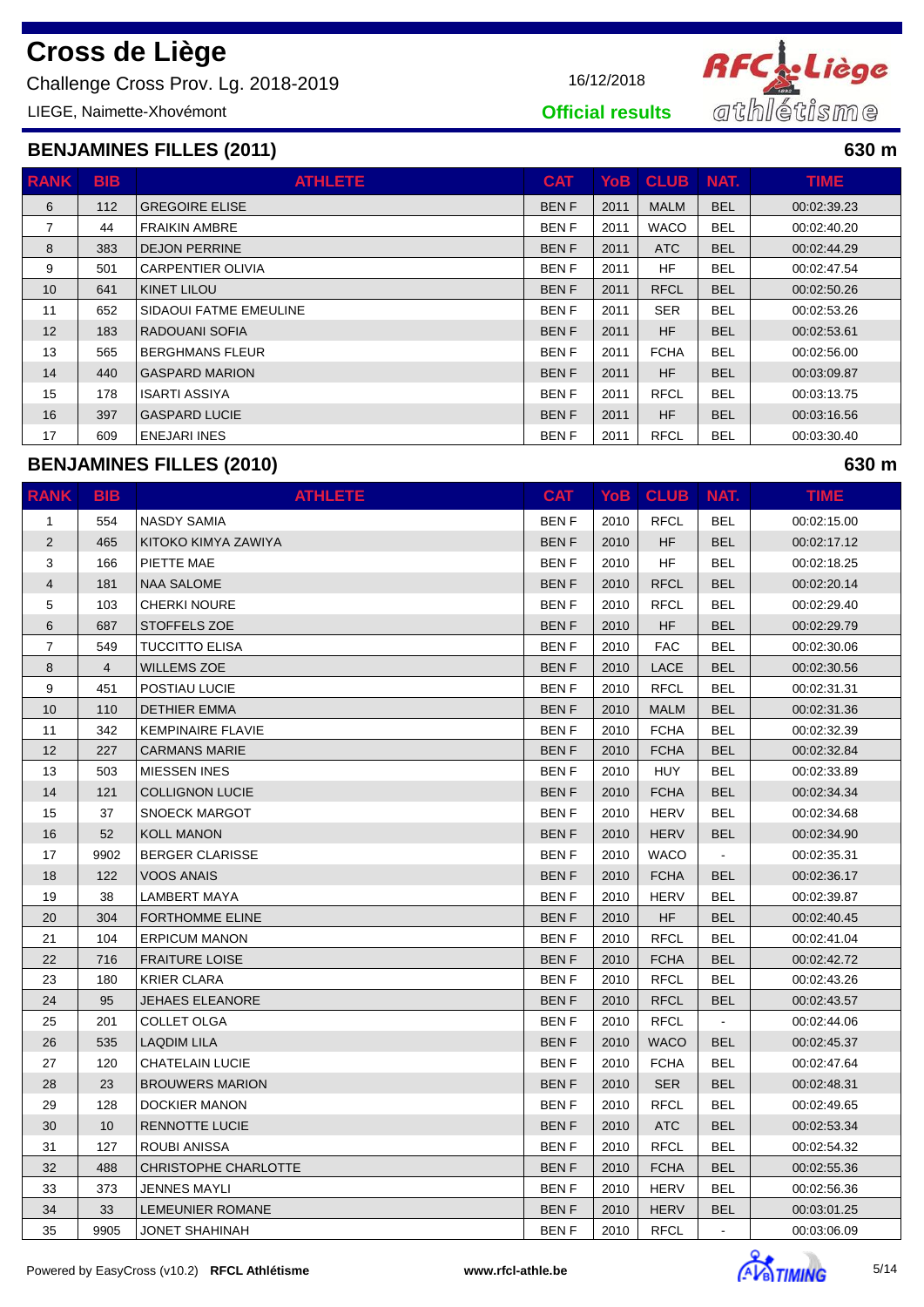Challenge Cross Prov. Lg. 2018-2019 16/12/2018

LIEGE, Naimette-Xhovémont



**Official results**

**BENJAMINES FILLES (2010) 630 m**

| <b>RANK</b> | BIB        | ATHLETIZ            | $\bigcap$ $\bigcap$<br>GAI | $/$ o $B$ | <b>CLUB</b> | NAT.       |             |
|-------------|------------|---------------------|----------------------------|-----------|-------------|------------|-------------|
| 36          | 171<br>. . | <b>GALLOUJ NORA</b> | <b>BENF</b>                | 2010      | <b>WACO</b> | <b>BEL</b> | 00:03:07.53 |

### **BENJAMINS GARCONS (2011) 630 m**

| <b>RANK</b>    | <b>BIB</b> | <b>ATHLETE</b>          | <b>CAT</b>   | <b>YoB</b> | <b>CLUB</b> | NAT.       | TIME.       |
|----------------|------------|-------------------------|--------------|------------|-------------|------------|-------------|
| $\mathbf{1}$   | 60         | <b>LEVEQUE TOM</b>      | <b>BENM</b>  | 2011       | <b>WACO</b> | <b>BEL</b> | 00:02:27.58 |
| 2              | 174        | <b>SOLTANI SACHA</b>    | <b>BENM</b>  | 2011       | <b>HERV</b> | <b>BEL</b> | 00:02:29.45 |
| 3              | 154        | <b>CLAUDE MATT</b>      | <b>BENM</b>  | 2011       | <b>MALM</b> | <b>BEL</b> | 00:02:31.41 |
| 4              | 13         | <b>NEUMANN ANTOINE</b>  | <b>BENM</b>  | 2011       | <b>LACE</b> | <b>BEL</b> | 00:02:41.28 |
| 5              | 229        | <b>BOURS SYLVAIN</b>    | <b>BENM</b>  | 2011       | <b>WACO</b> | <b>BEL</b> | 00:02:41.50 |
| 6              | 633        | <b>VERDIN MATHIAS</b>   | <b>BENM</b>  | 2011       | <b>RFCL</b> | <b>BEL</b> | 00:02:43.61 |
| $\overline{7}$ | 302        | <b>DRIANNE LOIC</b>     | <b>BENM</b>  | 2011       | <b>WACO</b> | <b>BEL</b> | 00:02:43.98 |
| 8              | 629        | JASPAR ALEXANDRE        | <b>BENM</b>  | 2011       | <b>HF</b>   | <b>BEL</b> | 00:02:44.67 |
| 9              | 50         | DOTRIMONT ROBIN         | <b>BENM</b>  | 2011       | <b>WACO</b> | <b>BEL</b> | 00:02:47.06 |
| 10             | 164        | <b>BOITTE JULIEN</b>    | <b>BENM</b>  | 2011       | <b>SER</b>  | <b>BEL</b> | 00:02:48.02 |
| 11             | 228        | <b>BONFOND ARTHUR</b>   | <b>BENM</b>  | 2011       | <b>WACO</b> | <b>BEL</b> | 00:02:49.19 |
| 12             | 9913       | <b>HEYNEN ALEXANDRE</b> | <b>BENM</b>  | 2011       | <b>SER</b>  |            | 00:02:54.30 |
| 13             | 189        | <b>THAELS CHARLIE</b>   | <b>BENM</b>  | 2011       | <b>FCHA</b> | <b>BEL</b> | 00:02:59.36 |
| 14             | 630        | <b>JASPAR ARNAUD</b>    | <b>BENM</b>  | 2011       | <b>HF</b>   | <b>BEL</b> | 00:03:00.55 |
| 15             | 957        | EL MEAAMMAR ZAYD        | <b>BENM</b>  | 2011       | <b>RFCL</b> | <b>BEL</b> | 00:03:01.34 |
| 16             | 34         | <b>BRANDT PAUL</b>      | <b>BENM</b>  | 2011       | <b>SER</b>  | <b>BEL</b> | 00:03:02.86 |
| 17             | 290        | KADIOGLU HUSEYIN        | <b>BEN M</b> | 2011       | <b>RFCL</b> | <b>BEL</b> | 00:03:05.22 |
| 18             | 398        | <b>GALLO JULES</b>      | <b>BENM</b>  | 2011       | <b>HERV</b> | <b>BEL</b> | 00:03:05.53 |
| 19             | 155        | <b>HEINRICHS YZAK</b>   | <b>BENM</b>  | 2011       | <b>MALM</b> | <b>BEL</b> | 00:03:08.53 |
| 20             | 832        | PLUNUS TIMOTHEE         | <b>BENM</b>  | 2011       | <b>HERV</b> | <b>BEL</b> | 00:03:12.69 |
| 21             | 493        | LAOUICHI AMINE          | <b>BENM</b>  | 2011       | <b>RFCL</b> | <b>BEL</b> | 00:03:20.44 |

#### **BENJAMINS GARCONS (2010) 630 m**

| <b>RANK</b>    | <b>BIB</b>     | <b>ATHLETE</b>           | <b>CAT</b>   | YoB  | <b>CLUB</b> | NAT.       | TIME.       |
|----------------|----------------|--------------------------|--------------|------|-------------|------------|-------------|
| $\mathbf{1}$   | 500            | <b>BLAFFART BRICE</b>    | <b>BENM</b>  | 2010 | <b>HUY</b>  | <b>BEL</b> | 00:02:07.86 |
| $\overline{2}$ | 148            | <b>NEZER TOM</b>         | <b>BENM</b>  | 2010 | <b>ATC</b>  | <b>BEL</b> | 00:02:08.37 |
| 3              | 47             | <b>DAWANT TIMEO</b>      | <b>BENM</b>  | 2010 | <b>SER</b>  | <b>BEL</b> | 00:02:11.89 |
| 4              | 151            | <b>GUAY JEREMY</b>       | <b>BENM</b>  | 2010 | <b>FCHA</b> | <b>BEL</b> | 00:02:14.42 |
| 5              | 386            | <b>JACQUEMIN DIEGO</b>   | <b>BENM</b>  | 2010 | <b>HF</b>   | <b>BEL</b> | 00:02:17.69 |
| 6              | 259            | <b>CLOSE YANIS</b>       | <b>BENM</b>  | 2010 | <b>HF</b>   | <b>BEL</b> | 00:02:19.50 |
| $\overline{7}$ | 566            | <b>CLOSE MAILO</b>       | <b>BEN M</b> | 2010 | <b>SER</b>  | <b>BEL</b> | 00:02:20.83 |
| 8              | 11             | <b>MULS MATT</b>         | <b>BENM</b>  | 2010 | <b>FCHA</b> | <b>BEL</b> | 00:02:22.94 |
| 9              | 281            | <b>PALM SACHA</b>        | <b>BENM</b>  | 2010 | <b>ARCH</b> | <b>BEL</b> | 00:02:23.31 |
| 10             | 142            | <b>MULLER NATHAN</b>     | <b>BENM</b>  | 2010 | <b>MALM</b> | <b>BEL</b> | 00:02:23.78 |
| 11             | 422            | <b>KEUTGEN MAXENCE</b>   | <b>BENM</b>  | 2010 | <b>HUY</b>  | <b>BEL</b> | 00:02:24.14 |
| 12             | 5              | <b>WAUTERS ETHAN</b>     | <b>BENM</b>  | 2010 | <b>WACO</b> | <b>BEL</b> | 00:02:24.27 |
| 13             | 10             | <b>MULS CHIEL</b>        | <b>BEN M</b> | 2010 | <b>FCHA</b> | <b>BEL</b> | 00:02:28.12 |
| 14             | 462            | <b>BORN NOA</b>          | <b>BENM</b>  | 2010 | <b>RFCL</b> | <b>BEL</b> | 00:02:28.56 |
| 15             | 628            | <b>DELCHAMBRE ADRIEN</b> | <b>BEN M</b> | 2010 | <b>HF</b>   | <b>BEL</b> | 00:02:29.08 |
| 16             | 123            | <b>OGER NICOLAS</b>      | <b>BENM</b>  | 2010 | <b>RFCL</b> | <b>BEL</b> | 00:02:30.52 |
| 17             | $\overline{2}$ | D'ARCHAMBEAU NEIL        | <b>BENM</b>  | 2010 | <b>WACO</b> | <b>BEL</b> | 00:02:31.56 |
| 18             | $\overline{7}$ | <b>THAELS ALIX</b>       | <b>BENM</b>  | 2010 | <b>FCHA</b> | <b>BEL</b> | 00:02:32.30 |
| 19             | 426            | <b>DODEUR ALEXIS</b>     | <b>BEN M</b> | 2010 | <b>WACO</b> | <b>BEL</b> | 00:02:32.95 |
| 20             | 261            | <b>BLAISE NOE</b>        | <b>BENM</b>  | 2010 | <b>HF</b>   | <b>BEL</b> | 00:02:33.55 |
| 21             | 81             | <b>HENRARD NOA</b>       | <b>BENM</b>  | 2010 | <b>HERV</b> | <b>BEL</b> | 00:02:34.33 |
| 22             | 224            | SINDIC TYMEO             | <b>BENM</b>  | 2010 | <b>RFCL</b> | <b>BEL</b> | 00:02:37.37 |

Powered by EasyCross (v10.2) **RFCL Athlétisme www.rfcl-athle.be by EasyCross (v10.2) RFCL Athlétisme 6/14** 

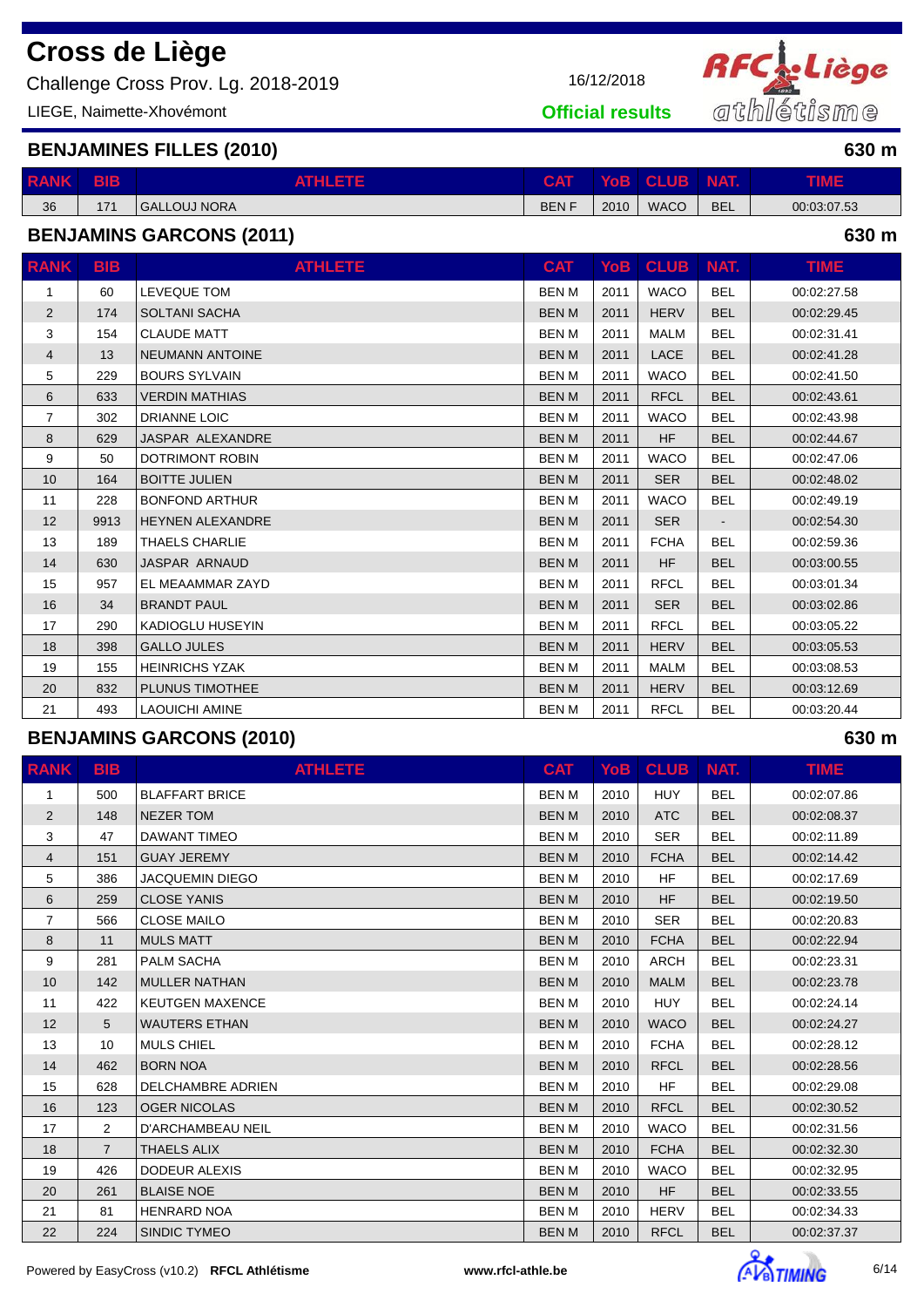Challenge Cross Prov. Lg. 2018-2019 16/12/2018

LIEGE, Naimette-Xhovémont



**Official results**

### **BENJAMINS GARCONS (2010) 630 m**

| <b>RANK</b> | <b>BIB</b> | <b>ATHLETE</b>          | <b>CAT</b>   | YoB  | <b>CLUB</b> | NAT.           | TIME.       |
|-------------|------------|-------------------------|--------------|------|-------------|----------------|-------------|
| 23          | 124        | <b>PLOEMMEN BASTIEN</b> | <b>BEN M</b> | 2010 | <b>RFCL</b> | <b>BEL</b>     | 00:02:38.31 |
| 24          | 789        | <b>RYCERSKI MATTIS</b>  | <b>BEN M</b> | 2010 | <b>HERV</b> | <b>BEL</b>     | 00:02:38.69 |
| 25          | 708        | <b>VOLONT ANTOINE</b>   | <b>BENM</b>  | 2010 | <b>FCHA</b> | <b>BEL</b>     | 00:02:39.47 |
| 26          | 289        | KADIOGLU HASAN          | <b>BEN M</b> | 2010 | <b>RFCL</b> | <b>BEL</b>     | 00:02:40.52 |
| 27          | 936        | KUSU KANZA JOSEPH°      | BEN M        | 2010 | LACE        | <b>GER</b>     | 00:02:41.16 |
| 28          | 233        | <b>WERTS VALENTIN</b>   | <b>BEN M</b> | 2010 | <b>HERV</b> | <b>BEL</b>     | 00:02:42.25 |
| 29          | 116        | RAUW LOIS               | BEN M        | 2010 | <b>WACO</b> | <b>BEL</b>     | 00:02:44.20 |
| 30          | 220        | <b>GERON MATHIS</b>     | <b>BEN M</b> | 2010 | <b>RFCL</b> | <b>BEL</b>     | 00:02:44.78 |
| 31          | 9904       | <b>JONOT SHAHEEM</b>    | BEN M        | 2010 | <b>RFCL</b> | $\blacksquare$ | 00:02:46.44 |
| 32          | 460        | <b>SCHAUS GUILLAUME</b> | <b>BEN M</b> | 2010 | <b>HERV</b> | <b>BEL</b>     | 00:02:46.98 |
| 33          | 689        | <b>COTTON LOUIS</b>     | <b>BENM</b>  | 2010 | <b>HERV</b> | <b>BEL</b>     | 00:02:52.27 |
| 34          | 570        | <b>DRION VICTOR</b>     | <b>BEN M</b> | 2010 | <b>RFCL</b> | <b>BEL</b>     | 00:02:52.50 |
| 35          | 219        | <b>GERON CLEMENT</b>    | BEN M        | 2010 | <b>RFCL</b> | <b>BEL</b>     | 00:02:59.77 |
| 36          | 457        | <b>CLOSSET NATHAN</b>   | <b>BEN M</b> | 2010 | <b>RFCL</b> | <b>BEL</b>     | 00:02:59.98 |

### **PUPILLES FILLES (2009) 1010 m**

| <b>RANK</b>    | <b>BIB</b> | <b>ATHLETE</b>             | <b>CAT</b>       | YoB  | <b>CLUB</b> | NAT.       | <b>TIME</b> |
|----------------|------------|----------------------------|------------------|------|-------------|------------|-------------|
| $\mathbf{1}$   | 3540       | <b>LESENFANTS LENA</b>     | PUP <sub>F</sub> | 2009 | <b>SPA</b>  | <b>BEL</b> | 00:03:10.36 |
| $\overline{2}$ | 3474       | CHAUVEHEID VIOLETTE        | PUP <sub>F</sub> | 2009 | <b>ATC</b>  | <b>BEL</b> | 00:03:12.88 |
| 3              | 3543       | <b>WINTQUIN MAYA</b>       | PUP <sub>F</sub> | 2009 | <b>SPA</b>  | <b>BEL</b> | 00:03:16.10 |
| $\overline{4}$ | 3490       | <b>LEPOINT SOLENE</b>      | PUP <sub>F</sub> | 2009 | <b>RFCL</b> | <b>BEL</b> | 00:03:19.05 |
| 5              | 3849       | <b>FICHER VIOLETTE</b>     | PUP <sub>F</sub> | 2009 | <b>HERV</b> | <b>BEL</b> | 00:03:20.52 |
| 6              | 3349       | NICOLAI FLAVIE             | PUP <sub>F</sub> | 2009 | <b>HERV</b> | <b>BEL</b> | 00:03:21.85 |
| $\overline{7}$ | 9907       | EL BOUSTANE IDRISSI SOHAI  | PUP <sub>F</sub> | 2009 | <b>RFCL</b> |            | 00:03:22.99 |
| 8              | 3491       | <b>DIKRANIAN ZOE</b>       | PUP <sub>F</sub> | 2009 | <b>WACO</b> | <b>BEL</b> | 00:03:28.14 |
| 9              | 3480       | <b>CRISTOFOLI CAROLINE</b> | PUP <sub>F</sub> | 2009 | <b>FCHA</b> | <b>BEL</b> | 00:03:29.25 |
| 10             | 3621       | <b>SCHILLEWAERT LILLY</b>  | PUP <sub>F</sub> | 2009 | <b>HF</b>   | <b>BEL</b> | 00:03:29.47 |
| 11             | 3796       | <b>GOFFINET LISON</b>      | PUP <sub>F</sub> | 2009 | <b>MALM</b> | <b>BEL</b> | 00:03:32.91 |
| 12             | 3553       | <b>BARTHOLOME AUDE</b>     | PUP <sub>F</sub> | 2009 | <b>HF</b>   | <b>BEL</b> | 00:03:33.14 |
| 13             | 3351       | <b>MOOR JULIA</b>          | PUP <sub>F</sub> | 2009 | <b>WACO</b> | <b>BEL</b> | 00:03:33.44 |
| 14             | 3542       | NICOLET MARGOT             | PUP <sub>F</sub> | 2009 | <b>SPA</b>  | <b>BEL</b> | 00:03:33.69 |
| 15             | 3757       | <b>PARMENTIER ESTELLE</b>  | PUP <sub>F</sub> | 2009 | <b>HF</b>   | <b>BEL</b> | 00:03:38.56 |
| 16             | 3516       | SIDAOUI SADJO SHERYL       | PUP <sub>F</sub> | 2009 | <b>SER</b>  | <b>BEL</b> | 00:03:39.24 |
| 17             | 4087       | <b>RASQUAIN NELL</b>       | PUP <sub>F</sub> | 2009 | <b>HUY</b>  | <b>BEL</b> | 00:03:41.85 |
| 18             | 3631       | <b>ALLAOUI ALAA</b>        | PUP <sub>F</sub> | 2009 | <b>RFCL</b> | <b>BEL</b> | 00:03:42.27 |
| 19             | 3806       | <b>GARCIA INES</b>         | PUP <sub>F</sub> | 2009 | <b>RFCL</b> | <b>BEL</b> | 00:03:42.50 |
| 20             | 9901       | <b>DEGUELDRE VANILLE</b>   | PUP <sub>F</sub> | 2009 | $\sim$      | $\sim$     | 00:03:42.94 |
| 21             | 3397       | <b>THYS CAMILLE</b>        | PUP <sub>F</sub> | 2009 | <b>HERV</b> | <b>BEL</b> | 00:03:43.24 |
| 22             | 3901       | <b>GASIA NOEMIE</b>        | PUP <sub>F</sub> | 2009 | <b>WACO</b> | <b>BEL</b> | 00:03:44.89 |
| 23             | 3809       | DELVENNE VALENTINE         | PUP <sub>F</sub> | 2009 | <b>WACO</b> | <b>BEL</b> | 00:03:46.42 |
| 24             | 3967       | DE COCK CLEMENCE           | PUP <sub>F</sub> | 2009 | <b>WACO</b> | <b>BEL</b> | 00:03:47.58 |
| 25             | 3591       | <b>LIBENS ROMANE</b>       | PUP <sub>F</sub> | 2009 | <b>WACO</b> | <b>BEL</b> | 00:03:48.05 |
| 26             | 3499       | <b>BOITTE EMMELINE</b>     | PUP <sub>F</sub> | 2009 | <b>SER</b>  | <b>BEL</b> | 00:03:51.94 |
| 27             | 4276       | EL MOUADEN AYA             | PUP <sub>F</sub> | 2009 | <b>RFCL</b> | <b>BEL</b> | 00:03:56.94 |
| 28             | 3910       | <b>GASPARD CELIA</b>       | PUP <sub>F</sub> | 2009 | <b>HF</b>   | <b>BEL</b> | 00:03:57.96 |
| 29             | 9910       | <b>DELVENNE ROMANE</b>     | PUP <sub>F</sub> | 2009 | <b>WACO</b> |            | 00:03:59.11 |
| 30             | 3563       | <b>MARITANO CORALINE</b>   | PUP <sub>F</sub> | 2009 | HF          | <b>BEL</b> | 00:03:59.92 |
| 31             | 3749       | <b>BUSCICCHIO CELIA</b>    | PUP <sub>F</sub> | 2009 | HF          | <b>BEL</b> | 00:04:19.22 |
| 32             | 3441       | <b>DROEVEN ALICIA</b>      | PUP <sub>F</sub> | 2009 | <b>RFCL</b> | <b>BEL</b> | 00:04:47.92 |

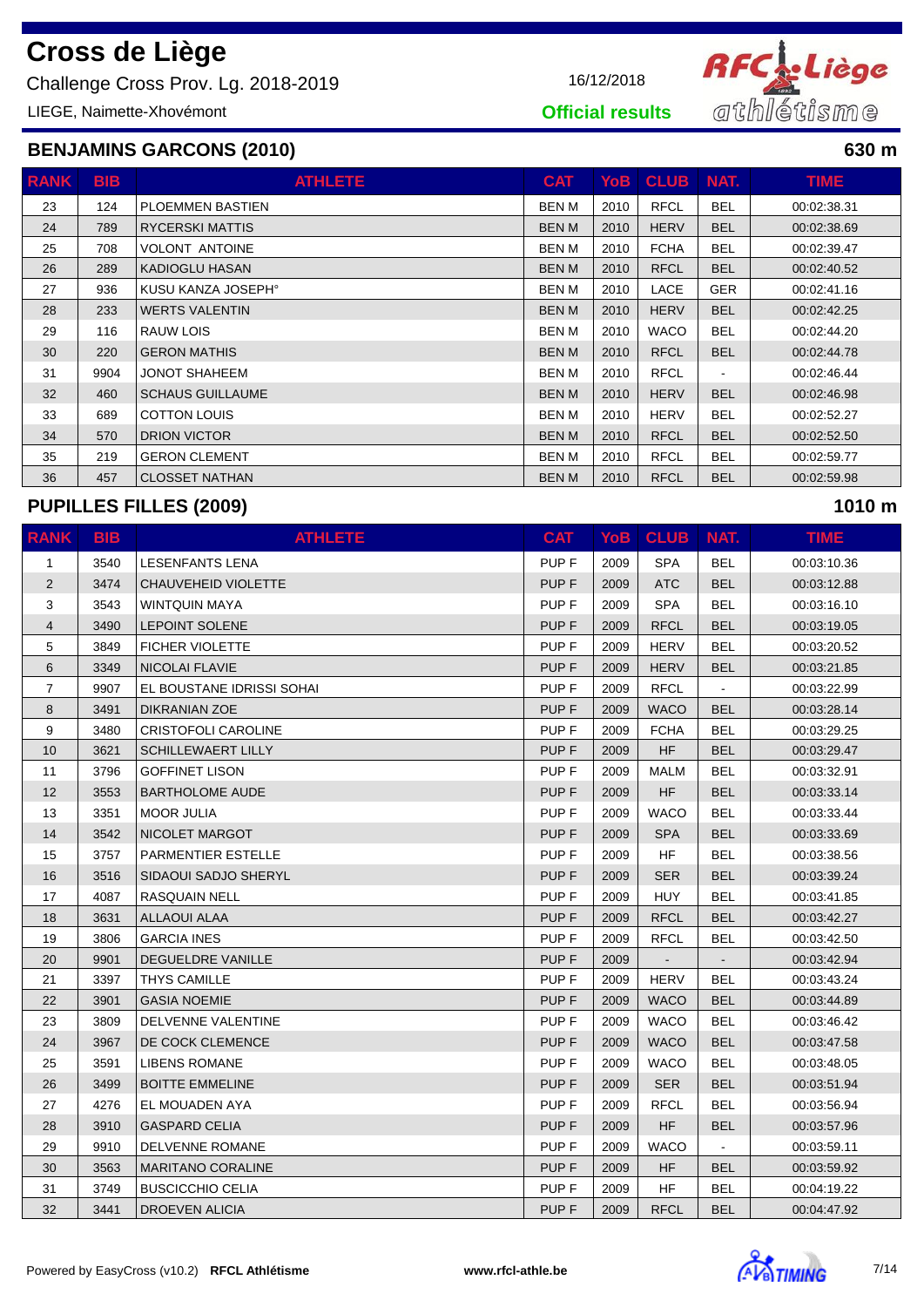Challenge Cross Prov. Lg. 2018-2019 16/12/2018

LIEGE, Naimette-Xhovémont

### **PUPILLES FILLES (2008) 1010 m**

| <b>RANK</b>    | <b>BIB</b> | <b>ATHLETE</b>           | <b>CAT</b>       |      | YoB CLUB NAT. |            | <b>TIME</b> |
|----------------|------------|--------------------------|------------------|------|---------------|------------|-------------|
| 1              | 3738       | LACROIX ANOUCHKA         | PUP <sub>F</sub> | 2008 | <b>WACO</b>   | <b>BEL</b> | 00:03:07.53 |
| $\overline{2}$ | 3353       | <b>FRAIKIN ERIN</b>      | PUP <sub>F</sub> | 2008 | <b>WACO</b>   | <b>BEL</b> | 00:03:09.83 |
| 3              | 3584       | <b>GEBOES VICTORIA</b>   | PUP <sub>F</sub> | 2008 | <b>RFCL</b>   | <b>BEL</b> | 00:03:12.72 |
| 4              | 3482       | <b>VOOS NOUR</b>         | PUP <sub>F</sub> | 2008 | <b>FCHA</b>   | <b>BEL</b> | 00:03:13.69 |
| 5              | 4062       | <b>SCHRYNEN GAELLE</b>   | PUP <sub>F</sub> | 2008 | <b>FCHA</b>   | <b>BEL</b> | 00:03:16.38 |
| 6              | 3301       | FOLIE MORGANE            | PUP <sub>F</sub> | 2008 | <b>UAC</b>    | <b>BEL</b> | 00:03:16.75 |
| $\overline{7}$ | 4261       | WARNOTTE LORA            | PUP <sub>F</sub> | 2008 | <b>RFCL</b>   | <b>BEL</b> | 00:03:16.92 |
| 8              | 3872       | <b>STRAET ELISABETH</b>  | PUP <sub>F</sub> | 2008 | <b>HF</b>     | <b>BEL</b> | 00:03:19.24 |
| 9              | 3997       | <b>DUJARDIN EMMA</b>     | PUP <sub>F</sub> | 2008 | <b>FCHA</b>   | <b>BEL</b> | 00:03:19.45 |
| 10             | 3969       | <b>VERDIN ALIX</b>       | PUP <sub>F</sub> | 2008 | <b>RFCL</b>   | <b>BEL</b> | 00:03:21.75 |
| 11             | 3537       | <b>BOUCHOMS ELEONORE</b> | PUP <sub>F</sub> | 2008 | <b>SPA</b>    | <b>BEL</b> | 00:03:22.19 |
| 12             | 3308       | VANDENBOSSCHE PAULIEN    | PUP <sub>F</sub> | 2008 | <b>FCHA</b>   | <b>BEL</b> | 00:03:23.47 |
| 13             | 3489       | ROUBI NORIA              | PUP <sub>F</sub> | 2008 | <b>RFCL</b>   | <b>BEL</b> | 00:03:24.27 |
| 14             | 3970       | DOZO MARGOT              | PUP <sub>F</sub> | 2008 | <b>RFCL</b>   | <b>BEL</b> | 00:03:25.28 |
| 15             | 3883       | <b>GARSOUX EDEN</b>      | PUP <sub>F</sub> | 2008 | <b>SPA</b>    | <b>BEL</b> | 00:03:26.91 |
| 16             | 3303       | <b>DURU SASHA</b>        | PUP <sub>F</sub> | 2008 | <b>HERV</b>   | <b>BEL</b> | 00:03:27.31 |
| 17             | 3643       | <b>VINCENT MAELLE</b>    | PUP <sub>F</sub> | 2008 | <b>HF</b>     | <b>BEL</b> | 00:03:28.22 |
| 18             | 3311       | <b>ASA MELIS</b>         | PUP <sub>F</sub> | 2008 | <b>HERV</b>   | <b>BEL</b> | 00:03:28.84 |
| 19             | 3304       | <b>HAMERS CAPUCINE</b>   | PUP <sub>F</sub> | 2008 | <b>HERV</b>   | <b>BEL</b> | 00:03:29.25 |
| 20             | 3753       | MOSBEUX EMMA             | PUP <sub>F</sub> | 2008 | <b>HF</b>     | <b>BEL</b> | 00:03:30.09 |
| 21             | 3393       | WEBER JULIE              | PUP <sub>F</sub> | 2008 | <b>RFCL</b>   | <b>BEL</b> | 00:03:31.34 |
| 22             | 4297       | EL FAKIRI SOHA           | PUP <sub>F</sub> | 2008 | <b>RFCL</b>   | <b>BEL</b> | 00:03:33.00 |
| 23             | 3539       | <b>EVRARD LUCIE</b>      | PUP <sub>F</sub> | 2008 | <b>SPA</b>    | <b>BEL</b> | 00:03:34.16 |
| 24             | 3445       | <b>MEYERS JOSEPHINE</b>  | PUP <sub>F</sub> | 2008 | <b>RFCL</b>   | <b>BEL</b> | 00:03:35.34 |
| 25             | 3320       | <b>BECKERS OLIVIA</b>    | PUP <sub>F</sub> | 2008 | <b>HERV</b>   | <b>BEL</b> | 00:03:36.81 |
| 26             | 3669       | <b>CARMANS FLEUR</b>     | PUP <sub>F</sub> | 2008 | <b>FCHA</b>   | <b>BEL</b> | 00:03:37.52 |
| 27             | 3778       | <b>LEMAIRE ELOISE</b>    | PUP <sub>F</sub> | 2008 | <b>SPA</b>    | <b>BEL</b> | 00:03:37.88 |
| 28             | 3578       | <b>CAJOT PAULINE</b>     | PUP <sub>F</sub> | 2008 | <b>RFCL</b>   | <b>BEL</b> | 00:03:39.38 |
| 29             | 4068       | <b>ERPICUM CELINE</b>    | PUP F            | 2008 | <b>RFCL</b>   | <b>BEL</b> | 00:03:40.00 |
| 30             | 4088       | LEFEVRE ZOE              | PUP F            | 2008 | <b>HUY</b>    | <b>BEL</b> | 00:03:41.55 |
| 31             | 3302       | ABRASSART ELEONORE       | PUP <sub>F</sub> | 2008 | <b>HERV</b>   | <b>BEL</b> | 00:03:45.67 |
| 32             | 3632       | DI FILIPPO GIULIA        | PUP <sub>F</sub> | 2008 | <b>RFCL</b>   | <b>BEL</b> | 00:03:46.39 |
| 33             | 3448       | <b>WANE RACKY</b>        | PUP F            | 2008 | <b>RFCL</b>   | <b>BEL</b> | 00:03:48.38 |
| 34             | 3446       | SABALLY AMINA            | PUP F            | 2008 | <b>RFCL</b>   | <b>BEL</b> | 00:03:49.91 |
| 35             | 3751       | PIASTA JULIA             | PUP <sub>F</sub> | 2008 | HF            | <b>BEL</b> | 00:03:50.81 |
| 36             | 3458       | <b>TOUSSAINT JULIE</b>   | PUP <sub>F</sub> | 2008 | <b>RFCL</b>   | <b>BEL</b> | 00:03:52.25 |
| 37             | 3668       | STEELS VITALINE          | PUP F            | 2008 | <b>FCHA</b>   | <b>BEL</b> | 00:03:53.30 |
| 38             | 3746       | <b>GOMEZ EMMA</b>        | PUP <sub>F</sub> | 2008 | HF            | <b>BEL</b> | 00:03:54.11 |
| 39             | 4222       | EL ABAR LALI             | PUP <sub>F</sub> | 2008 | <b>RFCL</b>   | <b>BEL</b> | 00:03:56.34 |
| 40             | 3358       | PELZER ELEONORE          | PUP <sub>F</sub> | 2008 | <b>HERV</b>   | <b>BEL</b> | 00:03:57.70 |
| 41             | 3605       | <b>CHEVALIER SYBILLE</b> | PUP F            | 2008 | <b>WACO</b>   | <b>BEL</b> | 00:04:07.02 |
| 42             | 9912       | PINET VALENTINE          | PUP F            | 2008 | <b>RFCL</b>   |            | 00:04:10.67 |
| 43             | 3319       | RENNOTTE ANAELLE         | PUP F            | 2008 | <b>ATC</b>    | BEL        | 00:04:14.28 |
| 44             | 3585       | <b>GALLOUJ YASMINE</b>   | PUP <sub>F</sub> | 2008 | <b>WACO</b>   | <b>BEL</b> | 00:04:24.97 |
| 45             | 4193       | ZOUGGAGHI ASSIA          | PUP <sub>F</sub> | 2008 | <b>RFCL</b>   | <b>BEL</b> | 00:04:45.34 |

### **PUPILLES GARCONS (2009) 1010 m**

| <b>RANK</b> | 'BIB | ATHLETE             | <b>CAT</b> |      | YOB CLUB    | <b>NAT.</b> | <b>TIME</b> |
|-------------|------|---------------------|------------|------|-------------|-------------|-------------|
|             | 2804 | BECKERS NATHAN      | PUP M      | 2009 | <b>RFCL</b> | <b>BEL</b>  | 00:02:59.73 |
|             | 2783 | CHAUVEHEID THEOTIME | PUP M      | 2009 | <b>ATC</b>  | <b>BEL</b>  | 00:03:01.26 |



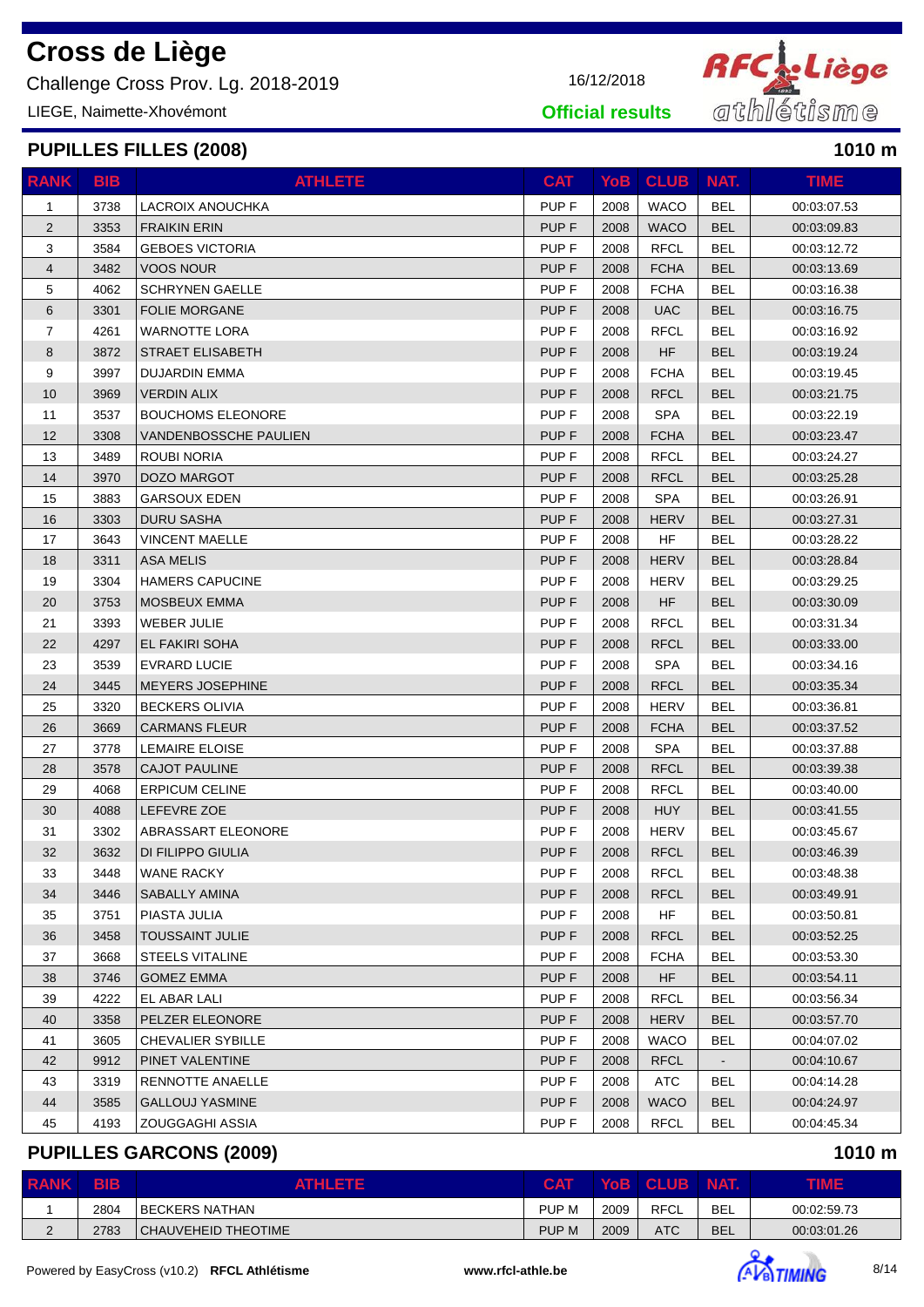Challenge Cross Prov. Lg. 2018-2019 16/12/2018

LIEGE, Naimette-Xhovémont

#### **PUPILLES GARCONS (2009) 1010 m**

| <b>RANK</b>    | <b>BIB</b> | <b>ATHLETE</b>           | <b>CAT</b>       | <b>YoB</b> | <b>CLUB</b> | NAT.       | <b>TIME</b> |
|----------------|------------|--------------------------|------------------|------------|-------------|------------|-------------|
| 3              | 3078       | <b>DUCAT JULIEN</b>      | PUP <sub>M</sub> | 2009       | <b>RFCL</b> | <b>BEL</b> | 00:03:08.58 |
| $\overline{4}$ | 2896       | <b>MBARKI ABDESSALAM</b> | PUP M            | 2009       | <b>RFCL</b> | <b>BEL</b> | 00:03:08.98 |
| 5              | 3309       | <b>DOZO ELIOTT</b>       | PUP M            | 2009       | <b>RFCL</b> | <b>BEL</b> | 00:03:11.12 |
| 6              | 2848       | <b>COUNE BRUNO</b>       | PUP M            | 2009       | <b>RFCL</b> | <b>BEL</b> | 00:03:13.17 |
| $\overline{7}$ | 2913       | ROBERT MALO              | PUP M            | 2009       | <b>HUY</b>  | <b>BEL</b> | 00:03:14.19 |
| 8              | 2656       | <b>SCHILS PABLO</b>      | PUP M            | 2009       | SER         | <b>BEL</b> | 00:03:14.94 |
| 9              | 2790       | <b>DEMARET THIBEAU</b>   | PUP M            | 2009       | <b>FCHA</b> | <b>BEL</b> | 00:03:16.84 |
| 10             | 2829       | <b>SOLTANI NOAH</b>      | PUP M            | 2009       | <b>HERV</b> | <b>BEL</b> | 00:03:17.64 |
| 11             | 2895       | MEECKO UGO               | PUP M            | 2009       | <b>RFCL</b> | <b>BEL</b> | 00:03:18.81 |
| 12             | 2899       | ETIENNE MATTEO           | PUP M            | 2009       | <b>RFCL</b> | <b>BEL</b> | 00:03:23.76 |
| 13             | 3077       | <b>MAIRLOT ANTONIN</b>   | PUP M            | 2009       | <b>RFCL</b> | <b>BEL</b> | 00:03:26.19 |
| 14             | 3126       | <b>MARCHAL RENAN</b>     | PUP M            | 2009       | <b>HUY</b>  | <b>BEL</b> | 00:03:26.70 |
| 15             | 2996       | <b>GAVA SIMON</b>        | PUP M            | 2009       | <b>FCHA</b> | <b>BEL</b> | 00:03:26.87 |
| 16             | 3406       | <b>HOFMAN MATHIS</b>     | PUP M            | 2009       | <b>FAC</b>  | <b>BEL</b> | 00:03:27.31 |
| 17             | 3471       | <b>NZALI LOUIS</b>       | PUP M            | 2009       | <b>RFCL</b> | <b>BEL</b> | 00:03:30.06 |
| 18             | 2652       | <b>DENIS LOAN</b>        | <b>PUPM</b>      | 2009       | <b>SER</b>  | <b>BEL</b> | 00:03:33.64 |
| 19             | 3074       | <b>KEVELAER AUGUSTIN</b> | PUP M            | 2009       | <b>HERV</b> | BEL        | 00:03:37.59 |
| 20             | 9903       | <b>TASTAOUT IMRANE</b>   | PUP M            | 2009       | <b>RFCL</b> |            | 00:03:40.76 |
| 21             | 3154       | <b>DELORY BASILE</b>     | PUP M            | 2009       | <b>FCHA</b> | BEL        | 00:03:41.65 |
| 22             | 2959       | DANIELS DIEGO            | PUP M            | 2009       | <b>RFCL</b> | <b>BEL</b> | 00:03:42.64 |
| 23             | 2807       | <b>CLAUDE MAXIM</b>      | PUP <sub>M</sub> | 2009       | <b>MALM</b> | <b>BEL</b> | 00:03:44.06 |
| 24             | 2670       | <b>DOTRIMONT LOUIS</b>   | PUP M            | 2009       | <b>WACO</b> | <b>BEL</b> | 00:03:44.53 |
| 25             | 3247       | RAEMACKERS JEAN          | PUP M            | 2009       | <b>RFCL</b> | <b>BEL</b> | 00:03:47.12 |
| 26             | 2714       | <b>WYNS LUCA</b>         | PUP M            | 2009       | <b>RFCL</b> | <b>BEL</b> | 00:03:49.45 |
| 27             | 2951       | VANOOSTHUYZE ROMAIN      | PUP M            | 2009       | HF          | BEL        | 00:03:50.37 |
| 28             | 2962       | <b>MARECHAL SAMUEL</b>   | <b>PUPM</b>      | 2009       | <b>RFCL</b> | <b>BEL</b> | 00:03:50.87 |
| 29             | 2821       | <b>LIMBOURG SIMON</b>    | PUP M            | 2009       | <b>SER</b>  | BEL        | 00:03:51.23 |
| 30             | 2617       | <b>CREPIN ARTHUR</b>     | PUP M            | 2009       | <b>HERV</b> | <b>BEL</b> | 00:03:53.75 |
| 31             | 9906       | <b>BAILLY SACHA</b>      | PUP M            | 2009       | <b>RFCL</b> |            | 00:03:54.83 |
| 32             | 3518       | PLUNUS ROMAIN            | PUP M            | 2009       | <b>HERV</b> | <b>BEL</b> | 00:04:01.81 |
| 33             | 2629       | <b>BOMAL ALEXANDRE</b>   | PUP <sub>M</sub> | 2009       | <b>HERV</b> | BEL        | 00:04:03.53 |
| 34             | 3191       | <b>MAWHIN JEAN</b>       | PUP M            | 2008       | <b>RFCL</b> | <b>BEL</b> | 00:04:13.67 |
| 35             | 3472       | <b>GLOUDEN GASPARD</b>   | PUP <sub>M</sub> | 2009       | <b>RFCL</b> | BEL        | 00:04:22.14 |

### **PUPILLES GARCONS (2008) 1010 m**

| <b>RANK</b>    | <b>BIB</b> | <b>ATHLETE</b>            | <b>CAT</b>       |      | YoB CLUB    | NAT.       | <b>TIME</b> |
|----------------|------------|---------------------------|------------------|------|-------------|------------|-------------|
|                | 2610       | LAMBRECHT ADRIEN          | PUP M            | 2008 | <b>WACO</b> | <b>BEL</b> | 00:03:02.51 |
| 2              | 2628       | SNOECK MANOAH             | PUP M            | 2008 | <b>HERV</b> | <b>BEL</b> | 00:03:06.23 |
| 3              | 3168       | <b>FOGUENNE SYLVAIN</b>   | PUP M            | 2008 | <b>HF</b>   | <b>BEL</b> | 00:03:08.56 |
| $\overline{4}$ | 2620       | <b>GRAULICH SIMON</b>     | PUP M            | 2008 | <b>WACO</b> | <b>BEL</b> | 00:03:09.09 |
| 5              | 3422       | DEBOUGNOUX NATHAN         | PUP M            | 2008 | <b>HF</b>   | <b>BEL</b> | 00:03:10.32 |
| 6              | 2647       | <b>FAGNAN POLIS SIMON</b> | PUP M            | 2008 | <b>SER</b>  | <b>BEL</b> | 00:03:10.78 |
| 7              | 2881       | <b>LEROY DYLAN</b>        | PUP M            | 2008 | <b>HF</b>   | <b>BEL</b> | 00:03:12.09 |
| 8              | 2861       | <b>MARCHAND SIMON</b>     | PUP M            | 2008 | <b>SPA</b>  | <b>BEL</b> | 00:03:12.45 |
| 9              | 3363       | <b>VANDEREYKEN AARON</b>  | PUP M            | 2008 | <b>SER</b>  | <b>BEL</b> | 00:03:13.39 |
| 10             | 3072       | <b>JACQUEMIN MARIUS</b>   | PUP M            | 2008 | <b>HF</b>   | <b>BEL</b> | 00:03:13.90 |
| 11             | 2961       | <b>JUPRELLE MAXIME</b>    | PUP M            | 2008 | <b>RFCL</b> | <b>BEL</b> | 00:03:14.59 |
| 12             | 2646       | <b>BROUWERS HUGO</b>      | PUP M            | 2008 | <b>SER</b>  | <b>BEL</b> | 00:03:15.26 |
| 13             | 3252       | <b>HALAIN GUILLAUME</b>   | PUP M            | 2008 | <b>SER</b>  | <b>BEL</b> | 00:03:15.65 |
| 14             | 2706       | KARA-BOGA NATHAN          | PUP <sub>M</sub> | 2008 | <b>RFCL</b> | <b>BEL</b> | 00:03:16.18 |



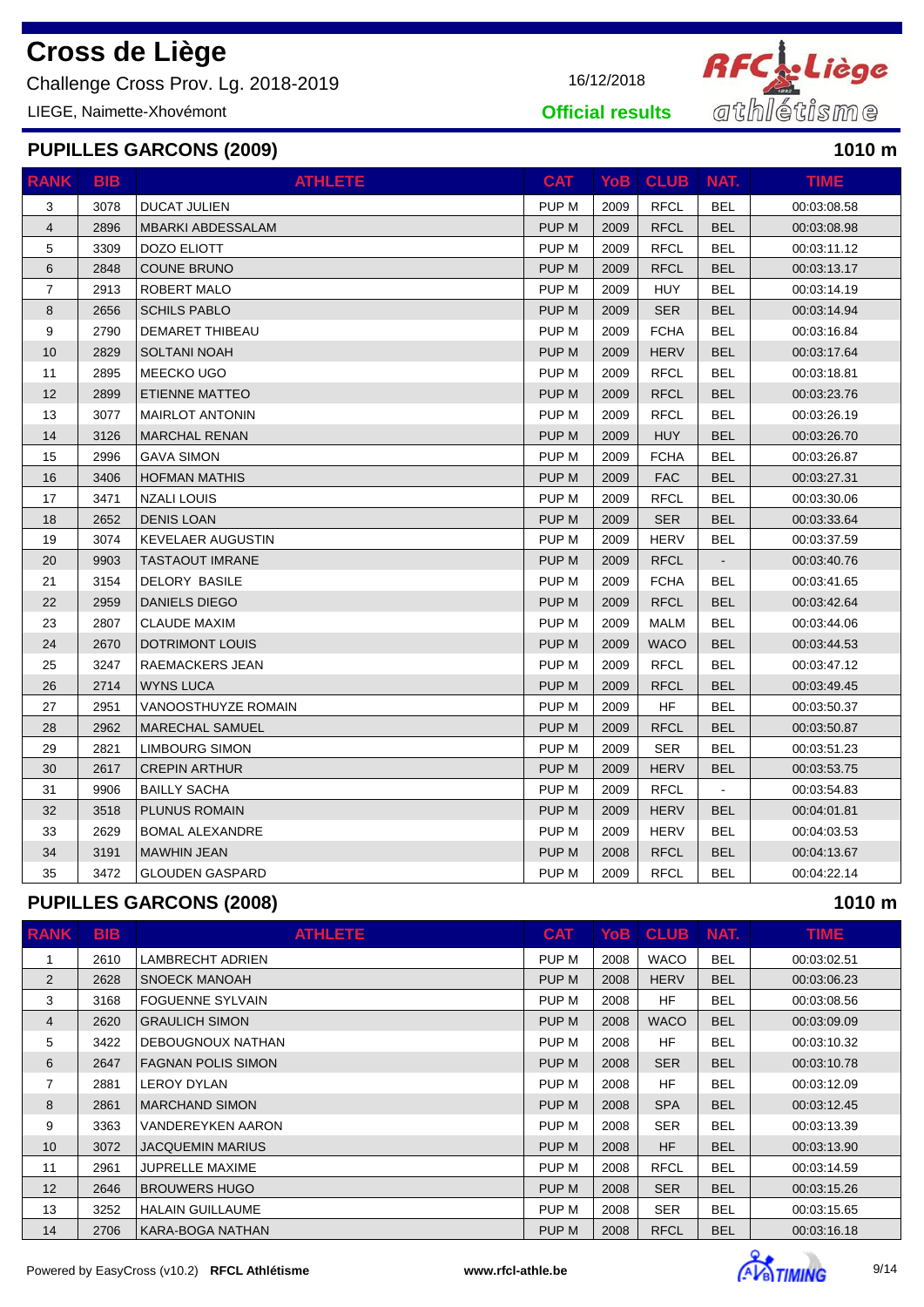Challenge Cross Prov. Lg. 2018-2019 16/12/2018

LIEGE, Naimette-Xhovémont

### **PUPILLES GARCONS (2008) 1010 m**

| <b>RANK</b> | <b>BIB</b> | <b>ATHLETE</b>            | <b>CAT</b>       | <b>YoB</b> | <b>CLUB</b> | NAT.           | <b>TIME</b> |
|-------------|------------|---------------------------|------------------|------------|-------------|----------------|-------------|
| 15          | 2854       | <b>BECKS LUCAS</b>        | PUP <sub>M</sub> | 2008       | <b>SPA</b>  | <b>BEL</b>     | 00:03:16.54 |
| 16          | 3265       | <b>BECK ADRIEN</b>        | PUP <sub>M</sub> | 2008       | <b>HF</b>   | <b>BEL</b>     | 00:03:16.81 |
| 17          | 2665       | <b>GREFFE ANTOINE</b>     | PUP M            | 2008       | <b>HERV</b> | <b>BEL</b>     | 00:03:17.59 |
| 18          | 3313       | <b>FRISON AARON</b>       | PUP M            | 2008       | <b>HUY</b>  | <b>BEL</b>     | 00:03:18.11 |
| 19          | 2650       | <b>CHATELAIN LOIC</b>     | PUP M            | 2008       | <b>FCHA</b> | <b>BEL</b>     | 00:03:18.26 |
| 20          | 2880       | <b>FRAITURE CLEMENT</b>   | PUP M            | 2008       | <b>HF</b>   | <b>BEL</b>     | 00:03:19.12 |
| 21          | 2952       | <b>BLAISE YANIS</b>       | PUP M            | 2008       | <b>HF</b>   | <b>BEL</b>     | 00:03:19.64 |
| 22          | 2994       | <b>LORENT JUSTIN</b>      | PUP <sub>M</sub> | 2008       | <b>FCHA</b> | <b>BEL</b>     | 00:03:20.25 |
| 23          | 3223       | LEFEVRE ARTHUR            | PUP M            | 2008       | <b>HERV</b> | <b>BEL</b>     | 00:03:20.76 |
| 24          | 2793       | <b>GUAY NORMAN</b>        | PUP M            | 2008       | <b>FCHA</b> | <b>BEL</b>     | 00:03:21.36 |
| 25          | 3397       | AIT ABBOU RAIDOUANE       | PUP M            | 2008       | <b>RFCL</b> | <b>BEL</b>     | 00:03:22.68 |
| 26          | 2794       | <b>SCHODER VIRGILE</b>    | PUP <sub>M</sub> | 2008       | <b>FCHA</b> | <b>BEL</b>     | 00:03:23.57 |
| 27          | 2677       | <b>FRANS ADRIEN</b>       | PUP M            | 2008       | <b>HERV</b> | <b>BEL</b>     | 00:03:27.22 |
| 28          | 2778       | <b>MULLER YANNIS</b>      | PUP <sub>M</sub> | 2008       | <b>MALM</b> | <b>BEL</b>     | 00:03:27.98 |
| 29          | 2904       | DOCQUIER THEO             | PUP M            | 2008       | <b>WACO</b> | <b>BEL</b>     | 00:03:28.93 |
| 30          | 2911       | PIROTTE VALENTIN          | PUP M            | 2008       | <b>HUY</b>  | <b>BEL</b>     | 00:03:30.62 |
| 31          | 2616       | <b>WILLEMS ROMAIN</b>     | PUP M            | 2008       | <b>HERV</b> | <b>BEL</b>     | 00:03:32.09 |
| 32          | 2912       | PIROTTE BASILE            | PUP <sub>M</sub> | 2008       | <b>HUY</b>  | <b>BEL</b>     | 00:03:32.56 |
| 33          | 2822       | <b>EVRARD MAXENCE</b>     | PUP M            | 2008       | <b>SER</b>  | <b>BEL</b>     | 00:03:33.17 |
| 34          | 3186       | DE KEGELAER YAEL          | PUP M            | 2008       | <b>SER</b>  | <b>BEL</b>     | 00:03:33.62 |
| 35          | 2877       | <b>DARIMONT SAM</b>       | PUP M            | 2008       | <b>HF</b>   | <b>BEL</b>     | 00:03:34.00 |
| 36          | 3403       | PAWELKOWSKI ANTOINE       | PUP <sub>M</sub> | 2008       | <b>SPA</b>  | <b>BEL</b>     | 00:03:37.81 |
| 37          | 2671       | <b>WITTEMANS TIJL</b>     | PUP <sub>M</sub> | 2008       | <b>WACO</b> | <b>BEL</b>     | 00:03:38.29 |
| 38          | 2824       | <b>MORANT ARTHUR</b>      | PUP M            | 2008       | <b>SER</b>  | <b>BEL</b>     | 00:03:38.56 |
| 39          | 2882       | <b>MAGIS MAXIME</b>       | PUP M            | 2008       | <b>HF</b>   | <b>BEL</b>     | 00:03:38.81 |
| 40          | 9911       | <b>GERMAIN LOIC</b>       | PUP M            | 2008       | <b>RFCL</b> | $\blacksquare$ | 00:03:39.79 |
| 41          | 3189       | <b>DETREMBLEUR MATHYS</b> | PUP M            | 2008       | <b>HERV</b> | <b>BEL</b>     | 00:03:40.64 |
| 42          | 2612       | <b>CHEVALIER ARTHUR</b>   | PUP <sub>M</sub> | 2008       | <b>WACO</b> | <b>BEL</b>     | 00:03:43.93 |
| 43          | 3152       | <b>BOURS EDGAR</b>        | PUP <sub>M</sub> | 2008       | <b>WACO</b> | <b>BEL</b>     | 00:03:59.20 |

### **MINIMES DAMES (2007) 1010 m**

| <b>RANK</b>    | <b>BIB</b> | <b>ATHLETE</b>             | <b>CAT</b>  |      | YoB CLUB    | NAT.       | TIME.       |
|----------------|------------|----------------------------|-------------|------|-------------|------------|-------------|
| 1              | 7490       | DE COCK HELENE             | MIN F       | 2007 | <b>WACO</b> | <b>BEL</b> | 00:02:58.59 |
| 2              | 7193       | <b>LEMAIRE CELESTE</b>     | MIN F       | 2007 | <b>HF</b>   | <b>BEL</b> | 00:03:00.70 |
| 3              | 7184       | VANOOSTHUYZE ELYNE         | MIN F       | 2007 | <b>HF</b>   | <b>BEL</b> | 00:03:03.69 |
| 4              | 7497       | <b>BEKAERT CAMILLE</b>     | <b>MINF</b> | 2007 | <b>HF</b>   | <b>BEL</b> | 00:03:07.30 |
| 5              | 7417       | <b>CREMASCO CELIA</b>      | MIN F       | 2007 | <b>WACO</b> | <b>BEL</b> | 00:03:13.31 |
| 6              | 7764       | <b>FICHANT EMMA</b>        | MIN F       | 2007 | <b>WACO</b> | <b>BEL</b> | 00:03:14.69 |
| $\overline{7}$ | 7190       | <b>KLIPPERT CLAIRE</b>     | MIN F       | 2007 | <b>RFCL</b> | <b>BEL</b> | 00:03:15.62 |
| 8              | 7051       | <b>ERPICUM NORAH</b>       | MIN F       | 2007 | <b>RFCL</b> | <b>BEL</b> | 00:03:17.47 |
| 9              | 7084       | PAQUOT CELIA               | MIN F       | 2007 | <b>SER</b>  | <b>BEL</b> | 00:03:19.58 |
| 10             | 7749       | <b>JEUKENNE NINA</b>       | MIN F       | 2007 | <b>HERV</b> | <b>BEL</b> | 00:03:20.94 |
| 11             | 6987       | <b>SIMON AMBRE</b>         | MIN F       | 2007 | <b>RFCL</b> | <b>BEL</b> | 00:03:21.37 |
| 12             | 7584       | <b>ERNST LOU-ANN</b>       | MIN F       | 2007 | <b>WACO</b> | <b>BEL</b> | 00:03:21.94 |
| 13             | 7807       | <b>LECLER PAULINE</b>      | MIN F       | 2007 | <b>HF</b>   | <b>BEL</b> | 00:03:22.59 |
| 14             | 7469       | <b>THOMSIN LEA</b>         | MIN F       | 2007 | <b>HERV</b> | <b>BEL</b> | 00:03:23.03 |
| 15             | 7607       | <b>BOTTIN CLEMENTINE</b>   | MIN F       | 2007 | <b>WACO</b> | <b>BEL</b> | 00:03:23.23 |
| 16             | 6941       | <b>MOES MARGAUX</b>        | MIN F       | 2007 | <b>HERV</b> | <b>BEL</b> | 00:03:23.62 |
| 17             | 7180       | <b>VANSTEENKISTE MARIE</b> | MIN F       | 2007 | <b>HF</b>   | <b>BEL</b> | 00:03:24.03 |
| 18             | 6959       | <b>BRANDT EMMY</b>         | MIN F       | 2007 | <b>HERV</b> | <b>BEL</b> | 00:03:24.48 |

Powered by EasyCross (v10.2) **RFCL Athlétisme and the state of the www.rfcl-athle.be** 10/14





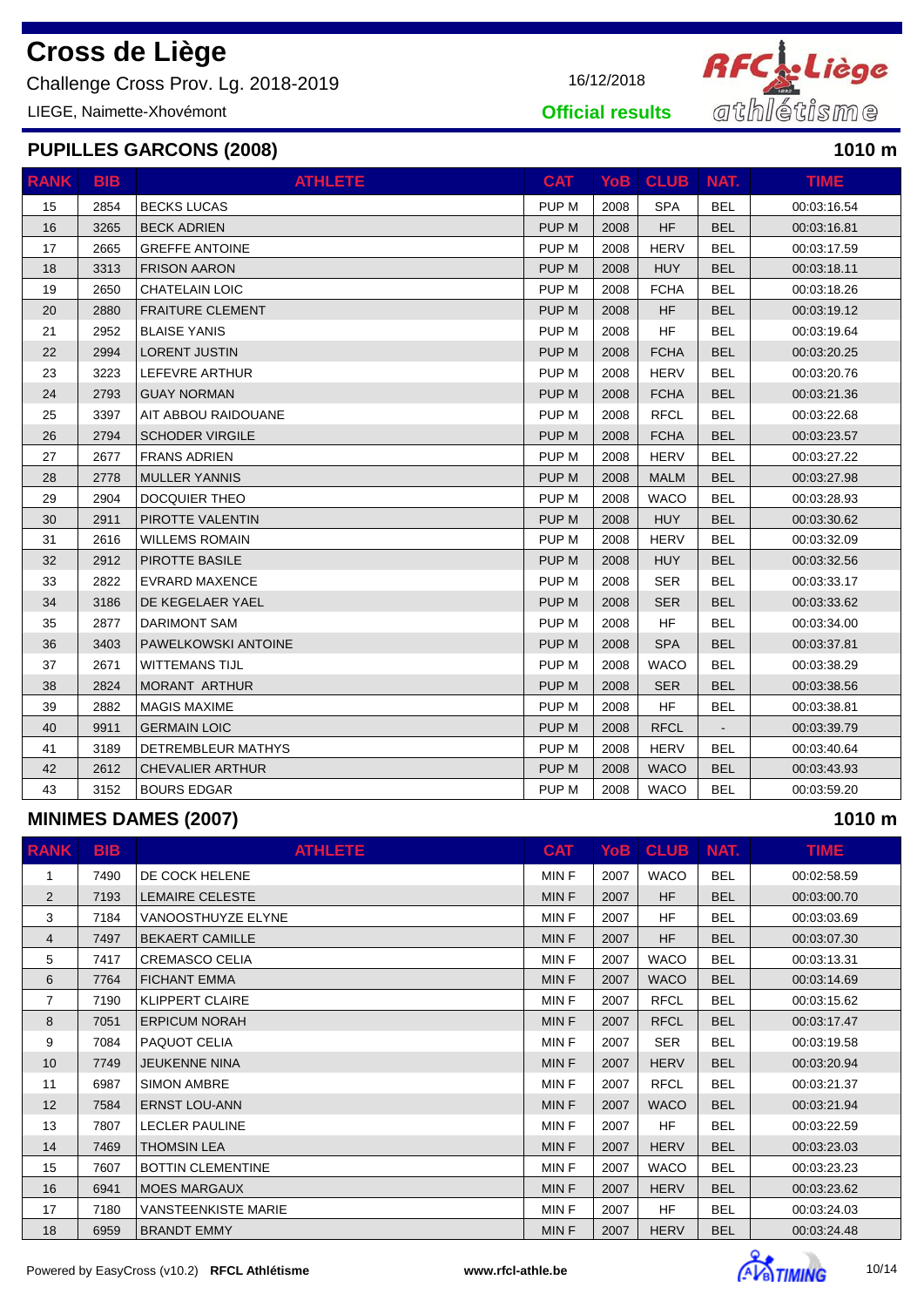Challenge Cross Prov. Lg. 2018-2019 16/12/2018

LIEGE, Naimette-Xhovémont

| <b>RANK</b> | <b>BIB</b> | <b>ATHLETE</b>              | <b>CAT</b>  | YoB l | <b>CLUB</b> | NAT.       | <b>TIME</b> |
|-------------|------------|-----------------------------|-------------|-------|-------------|------------|-------------|
| 19          | 6989       | <b>CHARLIER JULIE</b>       | <b>MINF</b> | 2007  | <b>HERV</b> | <b>BEL</b> | 00:03:24.89 |
| 20          | 7397       | <b>MEEUS SIEN</b>           | <b>MINF</b> | 2007  | <b>WACO</b> | <b>BEL</b> | 00:03:25.36 |
| 21          | 7396       | <b>BILLEN AGATHE</b>        | <b>MINF</b> | 2007  | <b>WACO</b> | <b>BEL</b> | 00:03:27.11 |
| 22          | 7336       | <b>DAGORN CLARA</b>         | <b>MINF</b> | 2007  | <b>HUY</b>  | <b>BEL</b> | 00:03:27.14 |
| 23          | 7609       | <b>STAPELLE OLIVIA</b>      | <b>MINF</b> | 2007  | <b>WACO</b> | <b>BEL</b> | 00:03:27.97 |
| 24          | 7102       | <b>COUNE CAMILLE</b>        | <b>MINF</b> | 2007  | <b>RFCL</b> | <b>BEL</b> | 00:03:28.76 |
| 25          | 7121       | <b>DEHAYES SOPHIA</b>       | <b>MINF</b> | 2007  | <b>HF</b>   | <b>BEL</b> | 00:03:29.91 |
| 26          | 7149       | <b>BRIERS LUCIE</b>         | <b>MINF</b> | 2007  | <b>WACO</b> | <b>BEL</b> | 00:03:30.44 |
| 27          | 7185       | <b>DELCOUR MARIE</b>        | <b>MINF</b> | 2007  | <b>HF</b>   | <b>BEL</b> | 00:03:30.80 |
| 28          | 7223       | <b>GAVA LUCILE</b>          | <b>MINF</b> | 2007  | <b>FCHA</b> | <b>BEL</b> | 00:03:31.20 |
| 29          | 7325       | <b>MALMENDIEZ LEA</b>       | <b>MINF</b> | 2007  | <b>HF</b>   | <b>BEL</b> | 00:03:35.08 |
| 30          | 7310       | <b>CAUGHEY SOFIA</b>        | <b>MINF</b> | 2007  | <b>SER</b>  | <b>BEL</b> | 00:03:36.26 |
| 31          | 7470       | <b>DEDOYART CAMILLE</b>     | MIN F       | 2007  | <b>WACO</b> | <b>BEL</b> | 00:03:36.95 |
| 32          | 7160       | <b>VAN LIERDE CHARLOTTE</b> | <b>MINF</b> | 2007  | <b>WACO</b> | <b>BEL</b> | 00:03:37.64 |
| 33          | 6913       | <b>CAMBIER CHLOE</b>        | MIN F       | 2007  | <b>FCHA</b> | <b>BEL</b> | 00:03:38.58 |
| 34          | 6986       | POLART PAULINE              | <b>MINF</b> | 2007  | <b>RFCL</b> | <b>BEL</b> | 00:03:41.39 |
| 35          | 7135       | PYR ELODIE                  | MIN F       | 2007  | <b>HF</b>   | <b>BEL</b> | 00:03:42.37 |

#### **MINIMES DAMES (2006) 1010 m**

| <b>RANK</b>    | <b>BIB</b> | <b>ATHLETE</b>            | <b>CAT</b>  | YoB  | <b>CLUB</b> | NAT.           | <b>TIME</b> |
|----------------|------------|---------------------------|-------------|------|-------------|----------------|-------------|
| $\mathbf{1}$   | 7065       | <b>SCHODER JEANNE</b>     | <b>MINF</b> | 2006 | <b>FCHA</b> | <b>BEL</b>     | 00:02:56.56 |
| 2              | 7222       | <b>MAHIEU LOUISE</b>      | <b>MINF</b> | 2006 | <b>FCHA</b> | <b>BEL</b>     | 00:02:57.49 |
| 3              | 7060       | <b>CHAUVEHEID LILOU</b>   | MIN F       | 2006 | <b>ATC</b>  | <b>BEL</b>     | 00:03:00.80 |
| 4              | 6915       | <b>SCALAIS JULIE</b>      | <b>MINF</b> | 2006 | <b>FCHA</b> | <b>BEL</b>     | 00:03:01.66 |
| 5              | 6963       | KOLL EMILIE               | MIN F       | 2006 | <b>HERV</b> | <b>BEL</b>     | 00:03:06.49 |
| 6              | 6065       | <b>JOSEPH CLEMENCE</b>    | <b>MINF</b> | 2006 | <b>RFCL</b> |                | 00:03:09.63 |
| $\overline{7}$ | 7225       | <b>BRICHART LEA</b>       | <b>MINF</b> | 2006 | <b>FCHA</b> | <b>BEL</b>     | 00:03:11.27 |
| 8              | 7106       | <b>BONJEAN EMY</b>        | <b>MINF</b> | 2006 | <b>SPA</b>  | <b>BEL</b>     | 00:03:11.75 |
| 9              | 7141       | <b>MBARKI SAMIA</b>       | <b>MINF</b> | 2006 | <b>RFCL</b> | <b>BEL</b>     | 00:03:17.50 |
| 10             | 7642       | <b>CSIK CLARA</b>         | <b>MINF</b> | 2006 | <b>RFCL</b> | <b>BEL</b>     | 00:03:20.88 |
| 11             | 7411       | <b>CLEMEUR NAHYA</b>      | MIN F       | 2006 | <b>HF</b>   | <b>BEL</b>     | 00:03:21.39 |
| 12             | 6910       | <b>HAMERS COLINE</b>      | <b>MINF</b> | 2006 | <b>HERV</b> | <b>BEL</b>     | 00:03:21.69 |
| 13             | 7364       | <b>MARCHAL ERYN</b>       | <b>MINF</b> | 2006 | <b>HUY</b>  | <b>BEL</b>     | 00:03:21.99 |
| 14             | 7243       | DELFERRIERE VIRGINIE      | <b>MINF</b> | 2006 | <b>SER</b>  | <b>BEL</b>     | 00:03:22.39 |
| 15             | 9914       | <b>VANDEVEN CHARLOTTE</b> | <b>MINF</b> | 2006 | <b>RFCL</b> |                | 00:03:23.38 |
| 16             | 7451       | <b>HALUT INES</b>         | MIN F       | 2006 | <b>HUY</b>  | <b>BEL</b>     | 00:03:26.81 |
| 17             | 7155       | ROBERT TEA                | <b>MINF</b> | 2006 | <b>HUY</b>  | <b>BEL</b>     | 00:03:29.55 |
| 18             | 7501       | <b>MORIN LUCIE</b>        | MIN F       | 2006 | <b>RFCL</b> | <b>BEL</b>     | 00:03:32.42 |
| 19             | 6922       | <b>FROIDMONT PAULINE</b>  | <b>MINF</b> | 2006 | <b>HERV</b> | <b>BEL</b>     | 00:03:35.02 |
| 20             | 7515       | ALPESSE BLANDINE          | MIN F       | 2006 | <b>FCHA</b> | <b>BEL</b>     | 00:03:35.41 |
| 21             | 7096       | <b>COLLAS CELIA</b>       | <b>MINF</b> | 2006 | <b>HERV</b> | <b>BEL</b>     | 00:03:35.69 |
| 22             | 7124       | <b>GILLON LOLA</b>        | MIN F       | 2006 | <b>HF</b>   | <b>BEL</b>     | 00:03:36.13 |
| 23             | 6953       | <b>WITTEMANS INGE</b>     | MIN F       | 2006 | <b>WACO</b> | <b>BEL</b>     | 00:03:36.35 |
| 24             | 7137       | <b>BONFOND MAUREEN</b>    | <b>MINF</b> | 2006 | <b>WACO</b> | <b>BEL</b>     | 00:03:36.67 |
| 25             | 7226       | <b>MEECKO SOFIA</b>       | MIN F       | 2006 | <b>RFCL</b> | <b>BEL</b>     | 00:03:47.05 |
| 26             | 7064       | <b>FERON JOSEPHINE</b>    | <b>MINF</b> | 2006 | <b>FCHA</b> | <b>BEL</b>     | 00:03:51.13 |
| 27             | 6944       | <b>BOTTIN ANAELLE</b>     | MIN F       | 2006 | <b>HERV</b> | <b>BEL</b>     | 00:03:53.17 |
| 28             | 9909       | <b>ZOUGGAGHI SAMIA</b>    | MIN F       | 2006 | <b>RFCL</b> |                | 00:04:02.80 |
| 29             | 9908       | <b>VERMEIREN MARION</b>   | MIN F       | 2006 | <b>RFCL</b> | $\blacksquare$ | 00:04:19.85 |





**Official results**

**MINIMES DAMES (2007) 1010 m**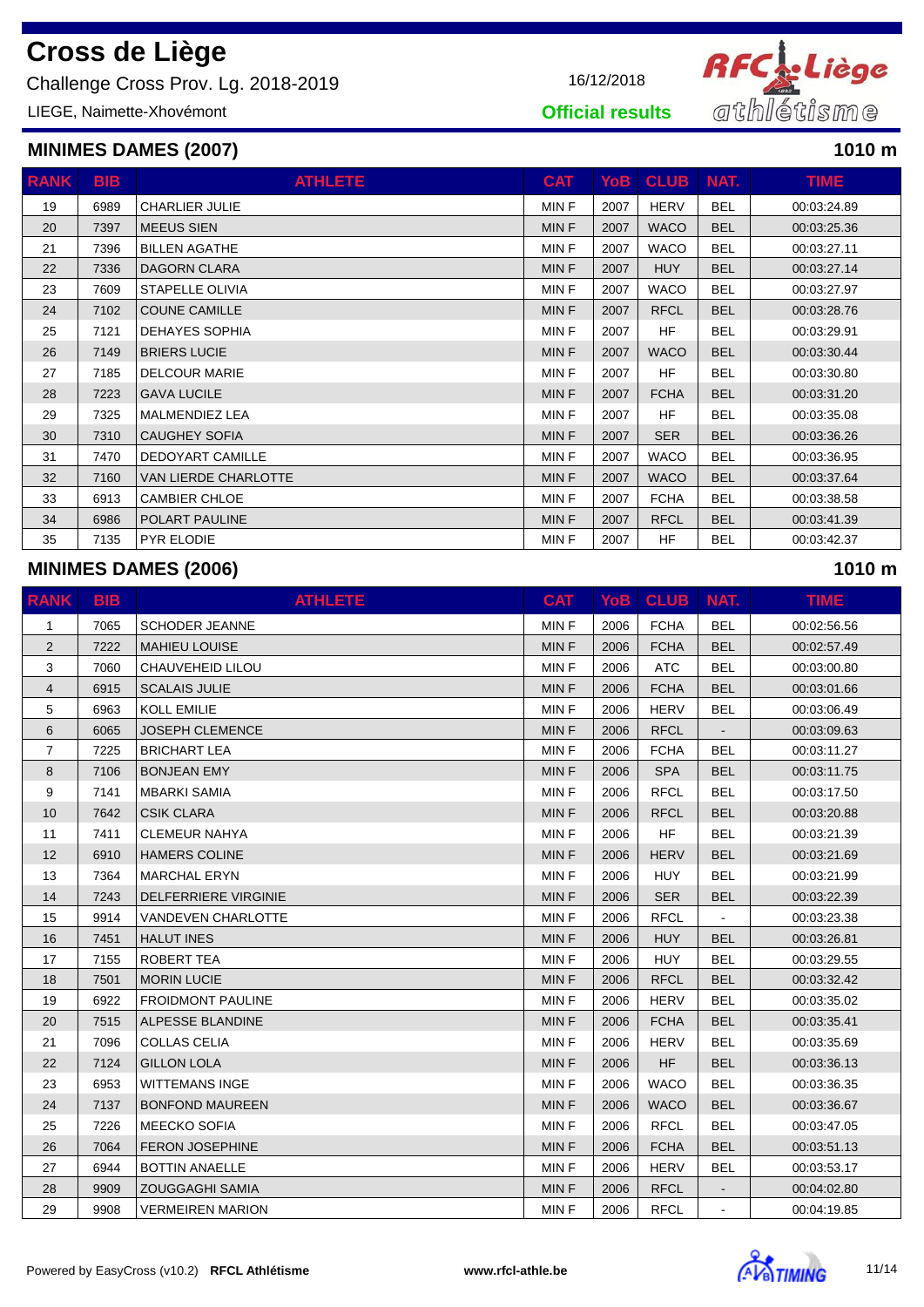Challenge Cross Prov. Lg. 2018-2019 16/12/2018

LIEGE, Naimette-Xhovémont

#### **MINIMES HOMMES (2007) 1360 m**

| <b>RANK</b>    | <b>BIB</b> | <b>ATHLETE</b>           | <b>CAT</b>   |      | YoB CLUB    | NAT.       | <b>TIME</b> |
|----------------|------------|--------------------------|--------------|------|-------------|------------|-------------|
| $\mathbf{1}$   | 6431       | OFORI KWAKU°             | MIN M        | 2007 | <b>RFCL</b> | GHA        | 00:04:07.82 |
| $\overline{2}$ | 6711       | VANDERPOORTEN LOUIS      | <b>MIN M</b> | 2007 | <b>WACO</b> | <b>BEL</b> | 00:04:08.61 |
| 3              | 6101       | <b>FICHER AUGUSTIN</b>   | MIN M        | 2007 | <b>HERV</b> | <b>BEL</b> | 00:04:10.69 |
| $\overline{4}$ | 6773       | <b>COLLETTE FRANCOIS</b> | <b>MIN M</b> | 2007 | <b>RFCL</b> | <b>BEL</b> | 00:04:13.72 |
| 5              | 5905       | <b>BOVI ROMAIN</b>       | MIN M        | 2007 | <b>RFCL</b> | <b>BEL</b> | 00:04:17.43 |
| $\,6$          | 5892       | <b>LAMATTINA LUCAS</b>   | <b>MIN M</b> | 2007 | <b>FAC</b>  | <b>BEL</b> | 00:04:18.21 |
| $\overline{7}$ | 6769       | <b>PALM ROMAIN</b>       | <b>MIN M</b> | 2007 | <b>ARCH</b> | <b>BEL</b> | 00:04:18.52 |
| 8              | 5886       | <b>DENIS THIBAUT</b>     | <b>MIN M</b> | 2007 | <b>WACO</b> | <b>BEL</b> | 00:04:18.71 |
| 9              | 6814       | <b>DETHIER NOAH</b>      | MIN M        | 2007 | <b>MALM</b> | <b>BEL</b> | 00:04:21.80 |
| 10             | 6202       | <b>HENNEN THEO</b>       | <b>MIN M</b> | 2007 | <b>RFCL</b> | <b>BEL</b> | 00:04:23.46 |
| 11             | 6894       | <b>LEMAIRE NOAH</b>      | <b>MIN M</b> | 2007 | HF          | <b>BEL</b> | 00:04:24.63 |
| 12             | 5898       | <b>HOLPER JAN</b>        | <b>MIN M</b> | 2007 | HF          | <b>BEL</b> | 00:04:24.86 |
| 13             | 6116       | <b>STRAET NICOLAS</b>    | MIN M        | 2007 | <b>HF</b>   | <b>BEL</b> | 00:04:25.03 |
| 14             | 6327       | <b>NOIRHOMME PAUL</b>    | <b>MIN M</b> | 2007 | <b>RFCL</b> | <b>BEL</b> | 00:04:25.41 |
| 15             | 6721       | RENARD LEOPOLD           | <b>MIN M</b> | 2007 | WACO        | <b>BEL</b> | 00:04:25.85 |
| 16             | 6750       | <b>SPRONCK NAEL</b>      | <b>MIN M</b> | 2007 | <b>HERV</b> | <b>BEL</b> | 00:04:26.80 |
| 17             | 5897       | <b>WITWROUW MAXENCE</b>  | MIN M        | 2007 | <b>HF</b>   | <b>BEL</b> | 00:04:27.68 |
| 18             | 6121       | <b>MALPAS LOAN</b>       | <b>MIN M</b> | 2007 | <b>RFCL</b> | <b>BEL</b> | 00:04:28.71 |
| 19             | 6717       | <b>CORDONNIER LUCAS</b>  | MIN M        | 2007 | <b>HERV</b> | <b>BEL</b> | 00:04:30.02 |
| 20             | 6742       | <b>BUKAL ROMAIN</b>      | <b>MIN M</b> | 2007 | <b>SER</b>  | <b>BEL</b> | 00:04:32.00 |
| 21             | 5997       | <b>GILIS MATEO</b>       | <b>MIN M</b> | 2007 | <b>HERV</b> | <b>BEL</b> | 00:04:32.82 |
| 22             | 6847       | <b>EVRARD AYMERIC</b>    | <b>MIN M</b> | 2007 | <b>SER</b>  | <b>BEL</b> | 00:04:33.93 |
| 23             | 6217       | <b>BAWIN MAXENCE</b>     | MIN M        | 2007 | <b>HUY</b>  | <b>BEL</b> | 00:04:37.83 |
| 24             | 6358       | <b>KEUTGEN MATHIS</b>    | <b>MIN M</b> | 2007 | <b>HUY</b>  | <b>BEL</b> | 00:04:42.58 |
| 25             | 5937       | <b>GERON ALBAN</b>       | MIN M        | 2007 | <b>HERV</b> | <b>BEL</b> | 00:04:46.05 |
| 26             | 6776       | <b>REUL ARTHUR</b>       | <b>MIN M</b> | 2007 | <b>RFCL</b> | <b>BEL</b> | 00:04:47.94 |
| 27             | 6831       | <b>LEPOINT ALEXIS</b>    | MIN M        | 2007 | <b>RFCL</b> | <b>BEL</b> | 00:04:48.58 |
| 28             | 6848       | <b>DEVOS MARTIN</b>      | <b>MIN M</b> | 2007 | <b>SER</b>  | <b>BEL</b> | 00:04:49.16 |
| 29             | 6723       | PROVOOST ALOYS           | MIN M        | 2007 | <b>HERV</b> | <b>BEL</b> | 00:04:49.66 |
| 30             | 5927       | <b>MAZY BAPTISTE</b>     | <b>MIN M</b> | 2007 | <b>FCHA</b> | <b>BEL</b> | 00:04:49.85 |
| 31             | 9915       | <b>SANS NOM</b>          | MIN M        | 2007 |             |            | 00:04:50.80 |
| 32             | 6890       | DELBUSHAYE NOE           | <b>MIN M</b> | 2007 | HF          | <b>BEL</b> | 00:04:57.77 |
| 33             | 6200       | DELCHAMBRE ARTHUR        | MIN M        | 2007 | <b>HF</b>   | <b>BEL</b> | 00:05:04.41 |
| 34             | 5933       | <b>DRIANNE CYRIL</b>     | <b>MIN M</b> | 2007 | <b>WACO</b> | <b>BEL</b> | 00:05:09.72 |
| 35             | 5987       | <b>FAVRAY NOA</b>        | MIN M        | 2007 | HERV        | <b>BEL</b> | 00:05:10.41 |
| 36             | 6879       | <b>LIEGEOIS MATEO</b>    | <b>MIN M</b> | 2007 | <b>SPA</b>  | <b>BEL</b> | 00:05:14.57 |
| 37             | 6049       | <b>COPPE GAEL</b>        | MIN M        | 2007 | <b>RFCL</b> | <b>BEL</b> | 00:05:17.00 |
| 38             | 5928       | KADIOGLU FATIH           | <b>MIN M</b> | 2007 | <b>RFCL</b> | <b>BEL</b> | 00:05:25.05 |
| 39             | 6145       | DELGES MANUEL            | MIN M        | 2007 | <b>RFCL</b> | <b>BEL</b> | 00:05:27.08 |
| 40             | 6064       | GIAGNACOVO LORIS         | <b>MIN M</b> | 2007 | <b>RFCL</b> | <b>BEL</b> | 00:05:27.82 |
| 41             | 6724       | <b>CREPIN ARNO</b>       | MIN M        | 2007 | <b>HERV</b> | <b>BEL</b> | 00:05:29.44 |
| 42             | 6199       | LIEUTENANT AYMERIC       | <b>MIN M</b> | 2007 | <b>WACO</b> | <b>BEL</b> | 00:05:31.55 |
| 43             | 6279       | <b>WOUTERS ANTOINE</b>   | MIN M        | 2007 | <b>HERV</b> | <b>BEL</b> | 00:05:31.82 |
| 44             | 6369       | <b>BOTTON LOAN</b>       | MIN M        | 2007 | <b>FCHA</b> | <b>BEL</b> | 00:05:51.93 |

### **MINIMES HOMMES (2006) 1360 m**

| <b>RANK</b> | <b>BIB</b> | <b>ATHLETE</b>        | <b>CAT</b>   |      | YoB CLUB NAT. |            | TIME        |
|-------------|------------|-----------------------|--------------|------|---------------|------------|-------------|
|             | 5893       | VELAZQUEZ SAEZ TANGUY | MIN M        | 2006 | <b>FAC</b>    | <b>BEL</b> | 00:03:56.89 |
| $\Omega$    | 6888       | <b>DAUCHAT CYRIL</b>  | <b>MIN M</b> | 2006 | HF            | <b>BEL</b> | 00:03:58.51 |
|             | 6338       | CORTES LECLOU AMADEO  | MIN M        | 2006 | <b>RFCL</b>   | <b>BEL</b> | 00:04:02.90 |



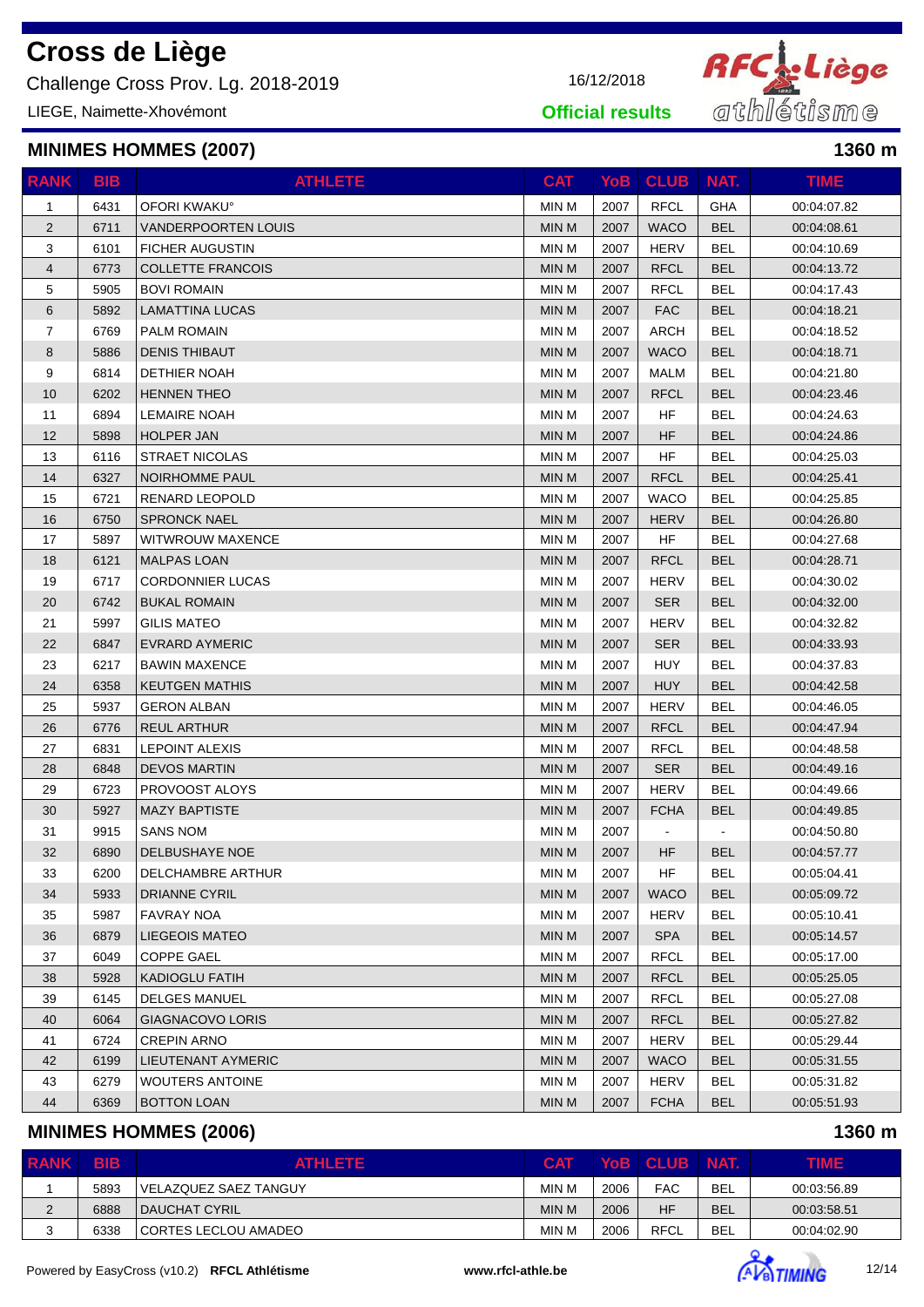Challenge Cross Prov. Lg. 2018-2019 16/12/2018

LIEGE, Naimette-Xhovémont

#### **MINIMES HOMMES (2006) 1360 m**

| <b>RANK</b>    | <b>BIB</b> | <b>ATHLETE</b>            | <b>CAT</b>   | YoB  | <b>CLUB NAT.</b> |            | <b>TIME</b> |
|----------------|------------|---------------------------|--------------|------|------------------|------------|-------------|
| $\overline{4}$ | 6165       | <b>ALPESSE NICOLAS</b>    | <b>MIN M</b> | 2006 | <b>FCHA</b>      | <b>BEL</b> | 00:04:05.42 |
| 5              | 5885       | <b>NIJSSEN GORIK</b>      | <b>MIN M</b> | 2006 | <b>WACO</b>      | <b>BEL</b> | 00:04:14.17 |
| 6              | 6757       | <b>FROIDMONT ANTONIN</b>  | <b>MIN M</b> | 2006 | <b>WACO</b>      | <b>BEL</b> | 00:04:15.05 |
| $\overline{7}$ | 6440       | <b>KIVIKAS THEO</b>       | <b>MIN M</b> | 2006 | <b>WACO</b>      | <b>BEL</b> | 00:04:21.87 |
| 8              | 6063       | <b>DUCHESNE THOMAS</b>    | <b>MIN M</b> | 2006 | <b>RFCL</b>      | <b>BEL</b> | 00:04:34.50 |
| 9              | 5925       | <b>BURLET MATHIS</b>      | <b>MIN M</b> | 2006 | <b>FCHA</b>      | <b>BEL</b> | 00:04:35.01 |
| 10             | 5985       | <b>MICHOTTE BRUNO</b>     | <b>MIN M</b> | 2006 | <b>HUY</b>       | <b>BEL</b> | 00:04:35.05 |
| 11             | 6270       | AIT ABBOU DRISS           | <b>MIN M</b> | 2006 | <b>RFCL</b>      | <b>BEL</b> | 00:04:37.06 |
| 12             | 6900       | PIETTE TOM                | <b>MIN M</b> | 2006 | <b>HF</b>        | <b>BEL</b> | 00:04:37.67 |
| 13             | 6069       | <b>RIGA DORIAN</b>        | <b>MIN M</b> | 2006 | <b>HUY</b>       | <b>BEL</b> | 00:04:37.90 |
| 14             | 6230       | <b>GILLES OSCAR</b>       | <b>MIN M</b> | 2006 | <b>HUY</b>       | <b>BEL</b> | 00:04:37.92 |
| 15             | 6772       | <b>BONHOMME HUGO</b>      | <b>MIN M</b> | 2006 | <b>RFCL</b>      | <b>BEL</b> | 00:04:46.87 |
| 16             | 5867       | <b>RENSONNET SAMUEL</b>   | <b>MIN M</b> | 2006 | <b>HF</b>        | <b>BEL</b> | 00:04:48.89 |
| 17             | 6104       | DALOZE-TILMAN NATHAN      | <b>MIN M</b> | 2006 | <b>FCHA</b>      | <b>BEL</b> | 00:04:52.72 |
| 18             | 6880       | <b>LOUIS GILLES</b>       | <b>MIN M</b> | 2006 | <b>SPA</b>       | <b>BEL</b> | 00:04:54.84 |
| 19             | 6183       | DEMARTEAU DIEGO           | <b>MIN M</b> | 2006 | <b>SER</b>       | <b>BEL</b> | 00:04:56.86 |
| 20             | 5863       | <b>BOLLINE JONATHAN</b>   | <b>MIN M</b> | 2006 | <b>WACO</b>      | <b>BEL</b> | 00:04:58.92 |
| 21             | 6725       | <b>BOUS XAVIER</b>        | <b>MIN M</b> | 2006 | LACE             | <b>BEL</b> | 00:05:01.50 |
| 22             | 6083       | <b>CREMASCO MATTEO</b>    | <b>MIN M</b> | 2006 | <b>WACO</b>      | <b>BEL</b> | 00:05:02.76 |
| 23             | 6758       | MINGIEDI M'PEMBELE VOVA Y | <b>MIN M</b> | 2006 | <b>WACO</b>      | <b>BEL</b> | 00:05:02.86 |
| 24             | 6778       | <b>PASTEGER LOIC</b>      | <b>MIN M</b> | 2006 | <b>HERV</b>      | <b>BEL</b> | 00:05:06.86 |

#### **JUNIORS HOMMES 7070 m**

| <b>RANK</b>    | <b>BIB</b> | <b>ATHLETE</b>         | <b>CAT</b> |      | YoB CLUB    | <b>TINAT.</b> | <b>TIME</b> |
|----------------|------------|------------------------|------------|------|-------------|---------------|-------------|
|                | 19         | <b>DEGEY BRICE</b>     | JUN M      | 2000 | <b>RFCL</b> | <b>BEL</b>    | 23.25.05    |
| $\overline{2}$ | 47         | PIRNAY JULIEN          | JUN M      | 2001 | <b>FCHA</b> | <b>BEL</b>    | 24.53.30    |
| 3              | 76         | DE FROIDMONT GUILLAUME | JUN M      | 2001 | <b>SPA</b>  | <b>BEL</b>    | 25.08.55    |
| 4              | 45         | <b>CLASSE ANTHONY</b>  | JUN M      | 2001 | <b>FCHA</b> | <b>BEL</b>    | 26.08.78    |
| 5              | 128        | <b>HUBIN VINCENT</b>   | JUN M      | 2000 | <b>WACO</b> | <b>BEL</b>    | 26.51.49    |

#### **SENIORS HOMMES 7070 m**

| <b>RANK</b>    | <b>BIB</b> | <b>ATHLETE</b>                | <b>CAT</b>   |      | YoB CLUB    | NAT.       | TIME.    |
|----------------|------------|-------------------------------|--------------|------|-------------|------------|----------|
|                | 1428       | DEFLANDRE CLEMENT             | SEN M        | 1997 | <b>HERV</b> | <b>BEL</b> | 22.07.58 |
| 2              | 1508       | DELY ARNAUD                   | <b>SEN M</b> | 1997 | <b>SER</b>  | <b>BEL</b> | 22.11.24 |
| 3              | 1592       | DA SILVA LUCAS                | SEN M        | 1999 | <b>RFCL</b> | <b>BEL</b> | 22.25.34 |
| 4              | 1850       | <b>SERVAIS NOAH</b>           | <b>SENM</b>  | 1997 | <b>SER</b>  | <b>BEL</b> | 22.45.65 |
| 5              | 1489       | <b>PAQUES BENOIT</b>          | SEN M        | 1991 | <b>RFCL</b> | <b>BEL</b> | 22.47.46 |
| 6              | 1911       | <b>TERRITO JOAKIM</b>         | <b>SENM</b>  | 1992 | <b>HF</b>   | <b>BEL</b> | 23.13.37 |
| $\overline{7}$ | 1369       | <b>COUPE ROMAIN</b>           | SEN M        | 1989 | <b>WACO</b> | <b>BEL</b> | 24.29.62 |
| 8              | 1656       | <b>GILLET GEOFFRAY</b>        | <b>SENM</b>  | 1987 | <b>HUY</b>  | <b>BEL</b> | 24.30.02 |
| 9              | 1362       | <b>ARGENTO ANAEL</b>          | SEN M        | 1985 | <b>SER</b>  | <b>BEL</b> | 25.42.43 |
| 10             | 1393       | <b>FLORESCU DAN ALEXANDRE</b> | <b>SEN M</b> | 1992 | <b>RFCL</b> | <b>BEL</b> | 26.29.49 |
| 11             | 1586       | <b>VRIJENS NATHAN</b>         | SEN M        | 1999 | <b>RFCL</b> | <b>BEL</b> | 26.37.52 |
| 12             | 1731       | SNYERS D'ATTENHOVEN CHARL     | <b>SENM</b>  | 1992 | <b>RFCL</b> | <b>BEL</b> | 27.53.99 |
| 13             | 1748       | <b>CHOPART JULIEN</b>         | SEN M        | 1992 | <b>RFCL</b> | <b>FRA</b> | 29.21.68 |
| 14             | 1627       | <b>BAYONNET JULIEN</b>        | <b>SENM</b>  | 1985 | <b>SER</b>  | <b>BEL</b> | 29.59.52 |
| 15             | 1611       | <b>PARMENTIER NICOLAS</b>     | SEN M        | 1989 | <b>RFCL</b> | <b>BEL</b> | 30.34.68 |

**MASTERS HOMMES 7070 m**

| <b>RANK BIB</b><br>$YoB$ $CLUB$ $NAT$ .<br>$-$ CAT<br>ATHLETE |  |
|---------------------------------------------------------------|--|



# **RFC<sub>A</sub>:Liège**<br>athlétisme